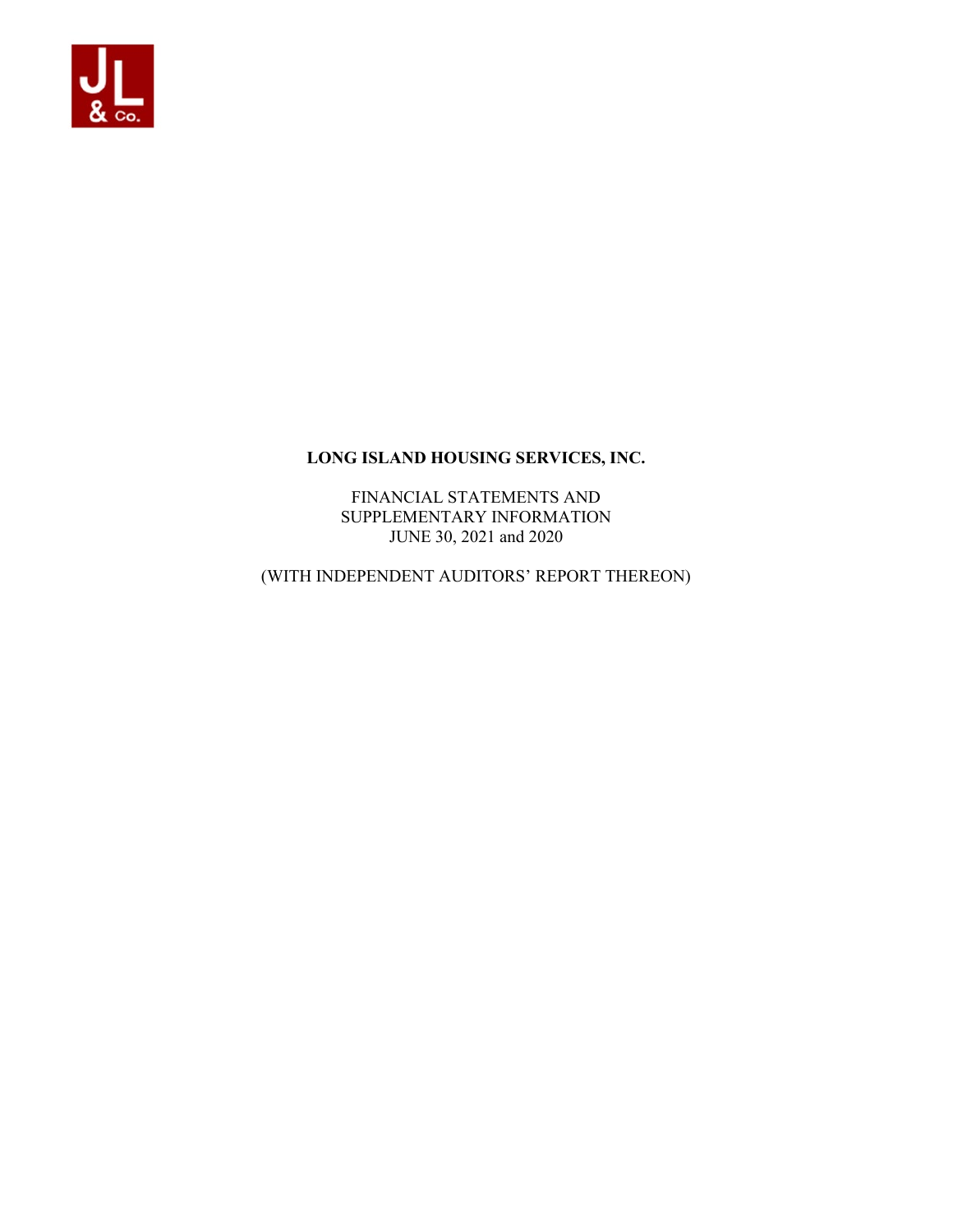#### **LONG ISLAND HOUSING SERVICES, INC.** TABLE OF CONTENTS JUNE 30, 2021 AND 2020

|                                                                                                                                                                                                                                                            | Page(s)   |
|------------------------------------------------------------------------------------------------------------------------------------------------------------------------------------------------------------------------------------------------------------|-----------|
| <b>Independent Auditors' Report</b>                                                                                                                                                                                                                        | $1 - 2$   |
| <b>Financial Statements:</b>                                                                                                                                                                                                                               |           |
| <b>Statements of Financial Position</b>                                                                                                                                                                                                                    | 3         |
| Statements of Activities and Changes in Net Assets                                                                                                                                                                                                         | 4         |
| Statements of Expenses by Function<br>and Natural Classification                                                                                                                                                                                           | $5 - 6$   |
| <b>Statements of Cash Flows</b>                                                                                                                                                                                                                            | 7         |
| Notes to Financial Statements                                                                                                                                                                                                                              | $8 - 14$  |
| <b>Supplementary Information:</b>                                                                                                                                                                                                                          |           |
| Schedules of Expenditures of Federal Awards<br>for the Years Ended June 30, 2021 and 2020                                                                                                                                                                  | $15-16$   |
| <b>Independent Auditors' Report on Internal Control Over</b><br><b>Financial Reporting and on Compliance and Other</b><br><b>Matters Based on an Audit of Financial Statements</b><br>Performed in Accordance with Government<br><b>Auditing Standards</b> | $17 - 18$ |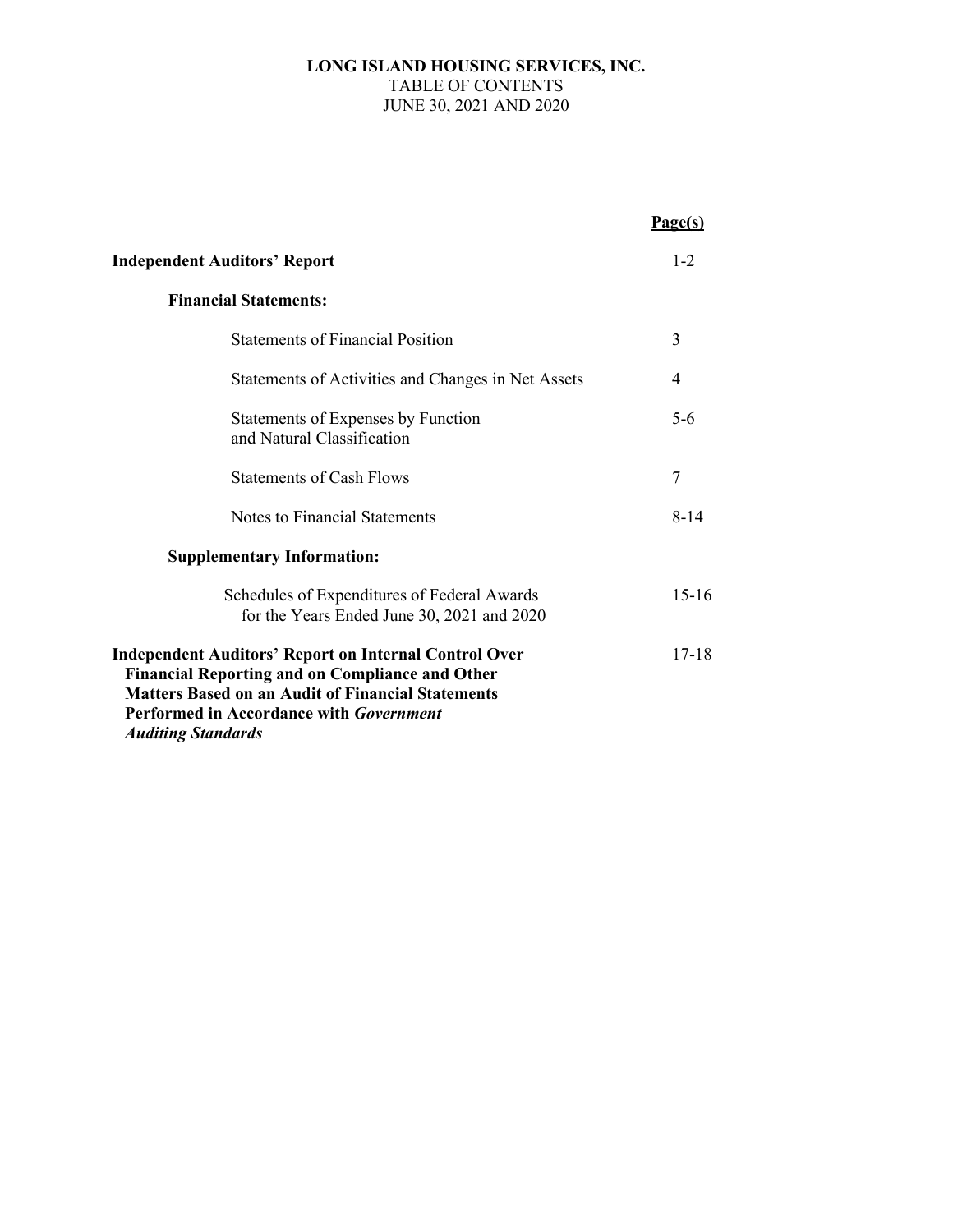

**Jones, Little & Co., CPA's, LLP** Lori LaPonte, CPA

## **INDEPENDENT AUDITORS' REPORT**

To the Board of Directors of Long Island Housing Services, Inc. Bohemia, New York

#### **Report on the Financial Statements**

We have audited the accompanying financial statements of Long Island Housing Services, Inc. (the Organization), which comprise the statements of financial position as of June 30, 2021 and 2020, and the related statements of activities and changes in net assets, expenses by function and natural classification and cash flows for the year then ended, and the related notes to the financial statements.

#### *Management's Responsibility for the Financial Statements*

Management is responsible for the preparation and fair presentation of these financial statements in accordance with accounting principles generally accepted in the United States of America; this includes the design, implementation, and maintenance of internal control relevant to the preparation and fair presentation of financial statements that are free from material misstatement, whether due to fraud or error.

#### *Auditors' Responsibility*

Our responsibility is to express an opinion on these financial statements based on our audit. We conducted our audit in accordance with auditing standards generally accepted in the United States of America and the standards applicable to financial audits contained in *Government Auditing Standards*, issued by the Comptroller General of the United States. Those standards require that we plan and perform the audit to obtain reasonable assurance about whether the financial statements are free from material misstatement.

An audit involves performing procedures to obtain audit evidence about the amounts and disclosures in the financial statements. The procedures selected depend on the auditors' judgment, including the assessment of the risks of material misstatement of the financial statements, whether due to fraud or error. In making those risk assessments, the auditor considers internal control relevant to the entity's preparation and fair presentation of the financial statements in order to design audit procedures that are appropriate in the circumstances, but not for the purpose of expressing an opinion on the effectiveness of the entity's internal control. Accordingly, we express no such opinion. An audit also includes evaluating the appropriateness of accounting policies used and the reasonableness of significant accounting estimates made by management, as well as evaluating the overall presentation of the financial statements.

We believe that the audit evidence we have obtained is sufficient and appropriate to provide a basis for our audit opinion.

86 West Main Street, Suite 2 5225 Nesconset Highway, Suite 50 186 W. Montauk Highway, Suite D3 East Islip, NY 11730-2323 Port Jefferson Station, NY 11776-2060 Hampton Bays, NY 11946-2347 (631)277-8500 ~ Fax (631)277-8502 (631)473-9500 ~ Fax (631)473-1259 (631)728-4020 ~ Fax (631)728-4649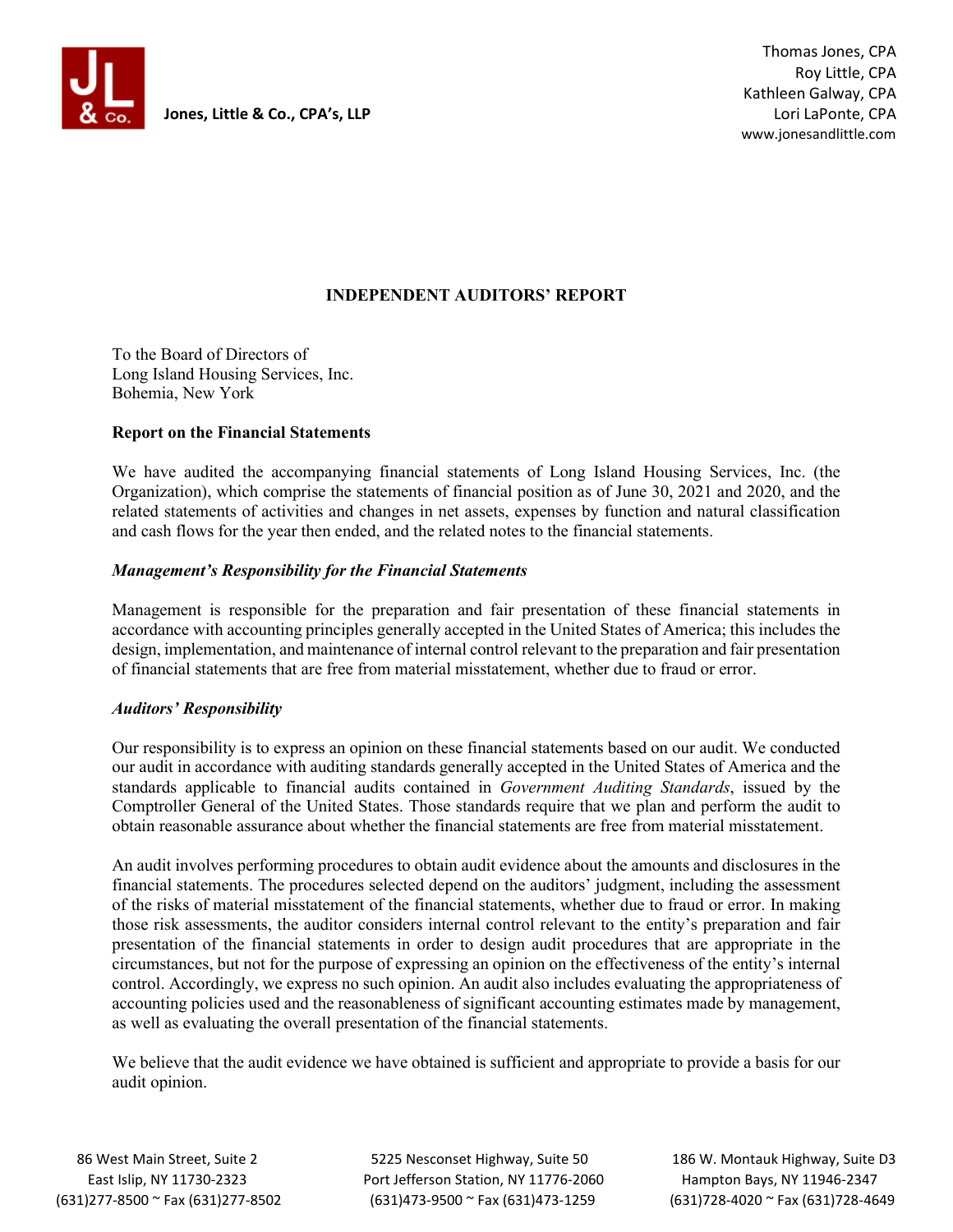#### *Opinion*

In our opinion, the financial statements referred to above present fairly, in all material respects, the financial position of the Organization as of June 30, 2021 and 2020, and changes in its net assets and its cash flows for the year then ended in accordance with accounting principles generally accepted in the United States of America.

#### **Report on Supplementary Information**

Our audit was conducted for the purpose of forming an opinion on the financial statements as a whole. The supplemental information: the schedules of expenditures of federal awards for the years ended June 30, 2021 and 2020, are presented for purposes of additional analysis and is not a required part of the financial statements. Such information is the responsibility of management and was derived from and relates directly to the underlying accounting and other records used to prepare the financial statements. The information has been subjected to the auditing procedures applied in the audit of the financial statements and certain additional procedures, including comparing and reconciling such information directly to the underlying accounting and other records used to prepare the financial statements or to the financial statements themselves, and other additional procedures in accordance with auditing standards generally accepted in the United States of America. In our opinion, the information is fairly stated in all material respects in relation to the financial statements as a whole.

#### **Other Reporting Required by** *Government Auditing Standards*

In accordance with *Government Auditing Standards*, we have also issued our report dated December 9, 2021, on our consideration of the Organization's internal control over financial reporting and on our tests of its compliance with certain provisions of laws, regulations, contracts, and grant agreements and other matters. The purpose of that report is to solely describe the scope of our testing of internal control over financial reporting and compliance and the results of that testing, and not to provide an opinion on the effectiveness of the Organization's internal control or on compliance. That report is an integral part of an audit performed in accordance with *Government Auditing Standards* in considering the Organization's internal control over financial reporting and compliance.

Jones, Little +Co, CPA 3, LLP

Port Jefferson Station, New York December 9, 2021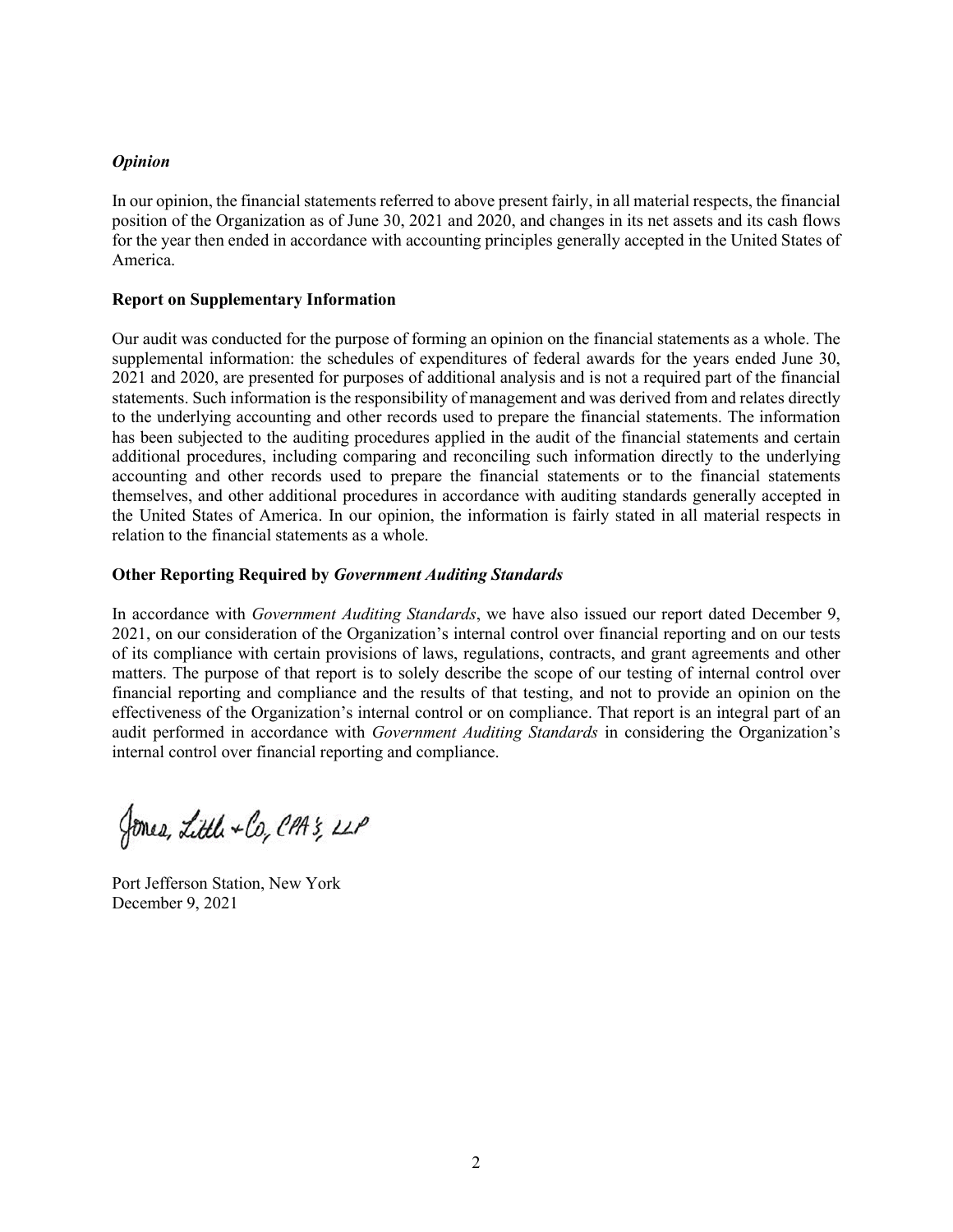## **LONG ISLAND HOUSING SERVICES, INC.** STATEMENTS OF FINANCIAL POSITION JUNE 30, 2021 AND 2020

|                                         | 2021                      |           | 2020          |           |  |
|-----------------------------------------|---------------------------|-----------|---------------|-----------|--|
| <b>ASSETS</b>                           |                           |           |               |           |  |
| <b>CURRENT ASSETS</b>                   |                           |           |               |           |  |
| Cash                                    | \$                        | 545,990   | \$            | 777,446   |  |
| Grants and contracts receivables        |                           | 608,640   |               | 298,686   |  |
| Prepaid expenses                        |                           | 23,181    |               | 20,413    |  |
| TOTAL CURRENT ASSETS                    |                           | 1,177,811 |               | 1,096,545 |  |
| Fixed assets, net                       |                           | 20,771    |               | 8,172     |  |
| Security deposits                       |                           | 5,797     |               | 5,797     |  |
| <b>TOTAL ASSETS</b>                     | $\boldsymbol{\mathsf{S}}$ | 1,204,379 | $\mathcal{S}$ | 1,110,514 |  |
| <b>LIABILITIES AND NET ASSETS</b>       |                           |           |               |           |  |
| <b>CURRENT LIABILITIES</b>              |                           |           |               |           |  |
| Accounts payable and accrued expenses   | \$                        | 13,802    | \$            | 18,520    |  |
| Accrued payroll and related liabilities |                           | 13,000    |               | 41,223    |  |
| Accrued compensated absences            |                           | 68,159    |               | 49,741    |  |
| Grant and contract advances             |                           | 152,459   |               | 29,205    |  |
| Deferred Revenue -- PPP Loan            |                           |           |               | 96,769    |  |
| <b>TOTAL CURRENT LIABILITIES</b>        |                           | 247,420   |               | 235,458   |  |
| <b>NET ASSETS</b>                       |                           |           |               |           |  |
| Without donor restrictions              |                           | 956,959   |               | 875,056   |  |
| <b>TOTAL NET ASSETS</b>                 |                           | 956,959   |               | 875,056   |  |
| TOTAL LIABILITIES AND NET ASSETS        | \$                        | 1,204,379 | \$            | 1,110,514 |  |

See accompanying notes to Financial Statements.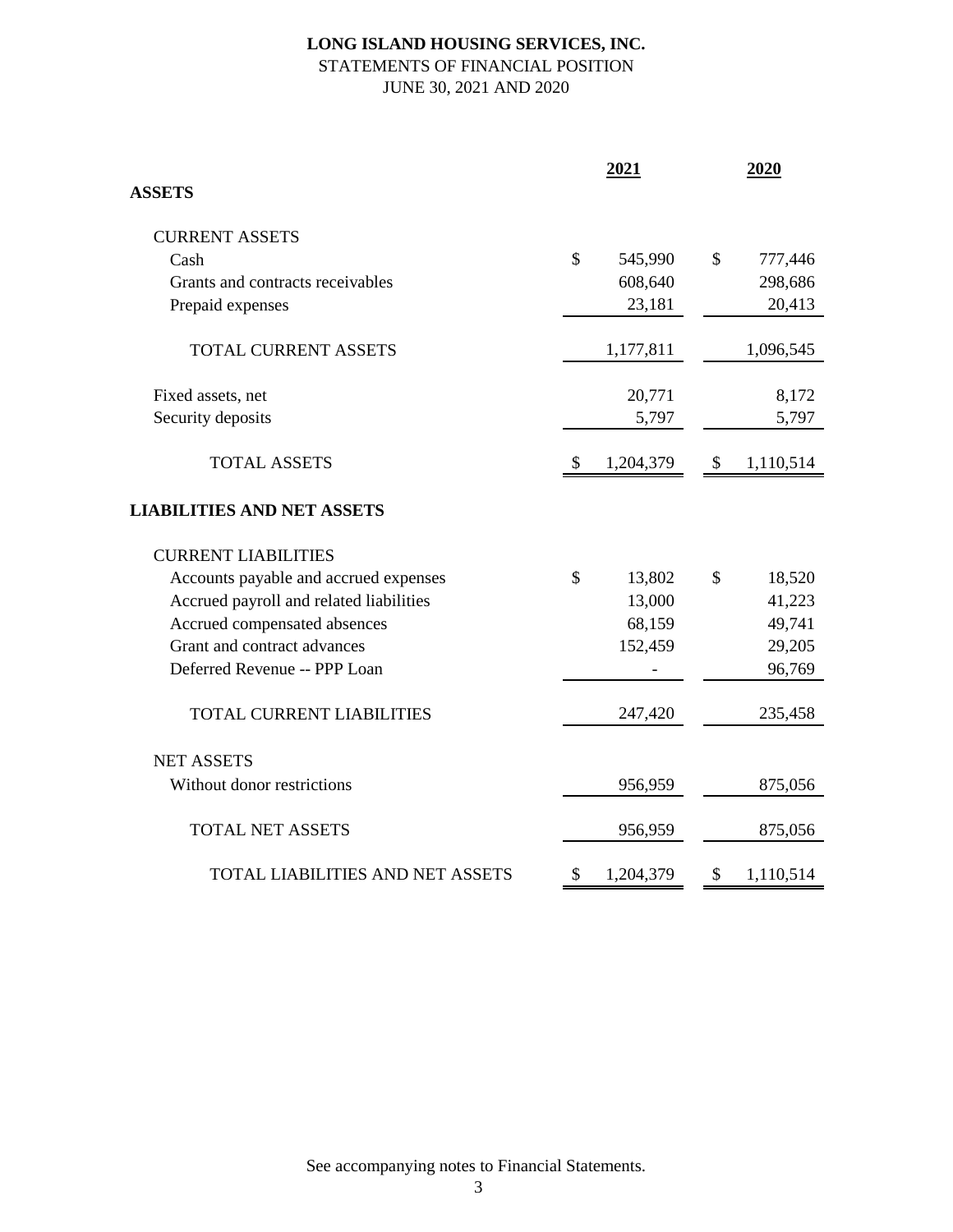# **LONG ISLAND HOUSING SERVICES, INC.** STATEMENTS OF ACTIVITIES AND CHANGES IN NET ASSETS FOR THE YEARS ENDED JUNE 30, 2021 AND 2020

**2021 2020**

| <b>SUPPORT AND REVENUES</b>           | <b>Without Donor</b><br><b>Restrictions</b> | <b>With Donor</b><br><b>Restrictions</b> | <b>Total</b>            | <b>Without Donor</b><br><b>Restrictions</b> | <b>With Donor</b><br><b>Restrictions</b>              | <b>Total</b>             |
|---------------------------------------|---------------------------------------------|------------------------------------------|-------------------------|---------------------------------------------|-------------------------------------------------------|--------------------------|
| Government and grant revenue          | \$<br>987,332                               | \$                                       | 987,332<br>$\mathbb{S}$ | $\mathcal{S}$<br>825,482                    | \$                                                    | 825,482<br>$\mathcal{S}$ |
| Contributed services                  | 71,700                                      |                                          | 71,700                  | 78,550                                      |                                                       | 78,550                   |
| Private grant revenue                 | 366,962                                     |                                          | 366,962                 | 104,974                                     |                                                       | 104,974                  |
| Settlement income                     | 48,485                                      |                                          | 48,485                  |                                             |                                                       |                          |
| Contributions                         | 13,945                                      |                                          | 13,945                  | 36,259                                      |                                                       | 36,259                   |
| Miscellaneous Income                  | 4,075                                       |                                          | 4,075                   | 2,525                                       |                                                       | 2,525                    |
| Interest income                       | 586                                         |                                          | 586                     | 3,691                                       |                                                       | 3,691                    |
| TOTAL SUPPORT AND REVENUES            | 1,493,085                                   |                                          | 1,493,085               | 1,051,481                                   |                                                       | 1,051,481                |
| <b>EXPENSES</b>                       |                                             |                                          |                         |                                             |                                                       |                          |
| Program services:                     |                                             |                                          |                         |                                             |                                                       |                          |
| Housing services                      | 1,201,275                                   |                                          | 1,201,275               | 820,643                                     |                                                       | 820,643                  |
| Supporting services:                  |                                             |                                          |                         |                                             |                                                       |                          |
| Management and general                | 236,949                                     |                                          | 236,949                 | 217,795                                     |                                                       | 217,795                  |
| Fundraising                           | 69,727                                      |                                          | 69,727                  | 57,175                                      |                                                       | 57,175                   |
| Total supporting services             | 306,676                                     |                                          | 306,676                 | 274,970                                     |                                                       | 274,970                  |
| TOTAL EXPENSES                        | 1,507,951                                   |                                          | 1,507,951               | 1,095,613                                   |                                                       | 1,095,613                |
| <b>CHANGE IN NET ASSETS -</b>         |                                             |                                          |                         |                                             |                                                       |                          |
| PRIOR TO OTHER CHANGES                | (14, 866)                                   |                                          | (14, 866)               | (44, 132)                                   |                                                       | (44, 132)                |
| <b>OTHER CHANGES</b>                  |                                             |                                          |                         |                                             |                                                       |                          |
| Net assets released from restrictions |                                             |                                          |                         | 17,175                                      | (17, 175)                                             |                          |
| PPP loan forgiveness                  | 96,769                                      |                                          | 96,769                  | 51,431                                      |                                                       | 51,431                   |
| TOTAL OTHER CHANGES                   | 96,769                                      |                                          | 96,769                  | 68,606                                      | (17, 175)                                             | 51,431                   |
| <b>CHANGE IN NET ASSETS</b>           | 81,903                                      |                                          | 81,903                  | 24,474                                      | (17, 175)                                             | 7,299                    |
| NET ASSETS, BEGINNING OF YEAR         | 875,056                                     |                                          | 875,056                 | 850,582                                     | 17,175                                                | 867,757                  |
| NET ASSETS, END OF YEAR               | 956,959<br>P                                | \$                                       | 956,959<br>\$           | 875,056<br>$\boldsymbol{\mathsf{S}}$        | $\boldsymbol{\mathsf{S}}$<br>$\overline{\phantom{a}}$ | 875,056<br>\$            |

See accompanying notes to Financial Statements.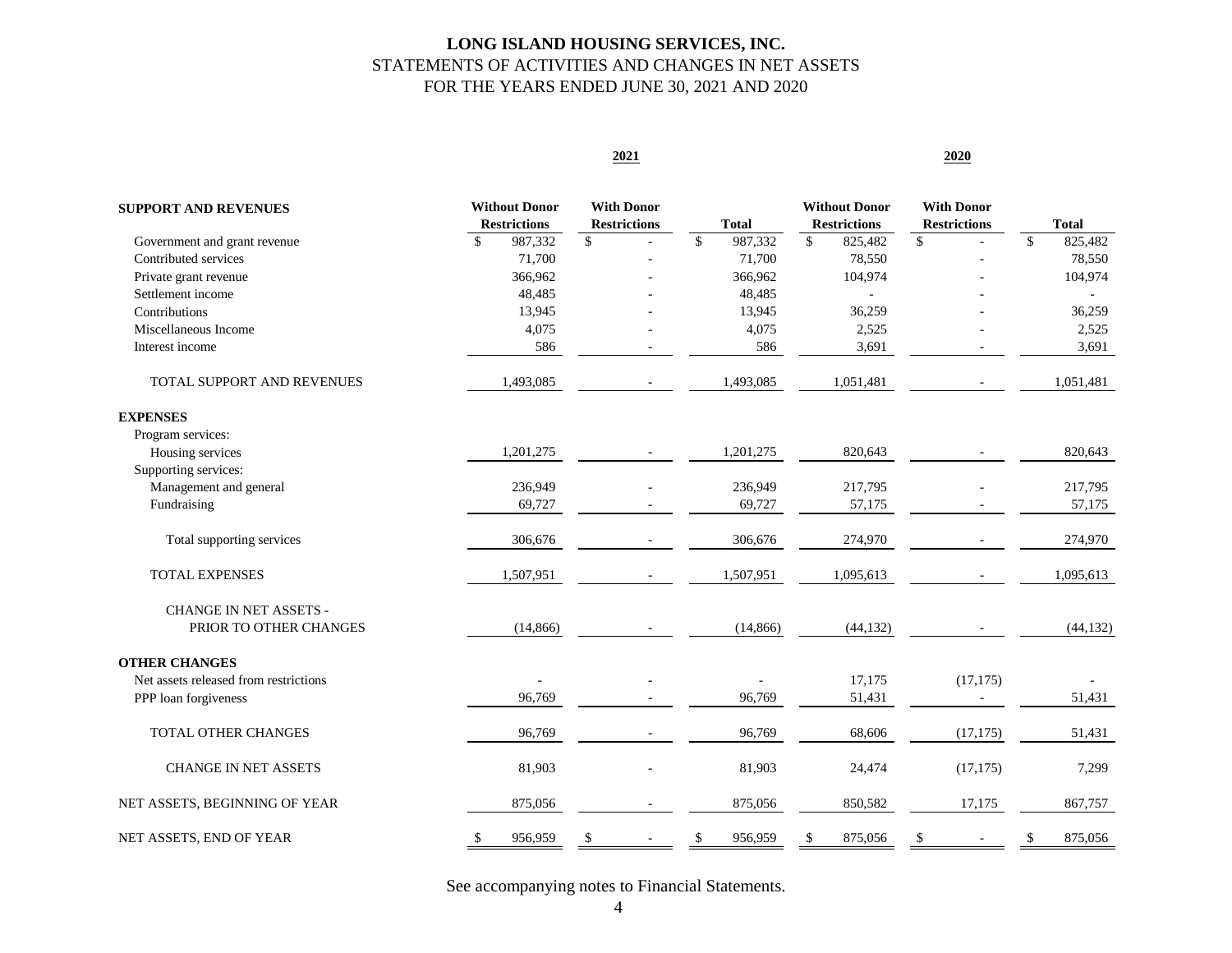## **LONG ISLAND HOUSING SERVICES, INC.** STATEMENTS OF EXPENSES BY FUNCTION AND NATURAL CLASSIFICATION FOR THE YEARS ENDED JUNE 30, 2021 AND 2020

|                                     | 2021 |                            |                            |                           |                           |             |                 |
|-------------------------------------|------|----------------------------|----------------------------|---------------------------|---------------------------|-------------|-----------------|
|                                     |      | Program<br><b>Services</b> | <b>Supporting Services</b> |                           |                           |             |                 |
|                                     |      | Housing<br>Services        |                            | Management<br>and General |                           | Fundraising | Total           |
| <b>Salaries</b>                     | \$   | 755,323                    | \$                         | 156,305                   | $\boldsymbol{\mathsf{S}}$ | 52,547      | \$<br>964,175   |
| Other Employee Benefits             |      | 117,249                    |                            | 16,750                    |                           | 5,584       | 139,583         |
| <b>Payroll Taxes</b>                |      | 64,852                     |                            | 9,264                     |                           | 3,088       | 77,204          |
| Fees For Service:                   |      |                            |                            |                           |                           |             |                 |
| Legal                               |      |                            |                            | 1,200                     |                           |             | 1,200           |
| Accounting                          |      |                            |                            | 10,078                    |                           |             | 10,078          |
| <b>Office Expenses</b>              |      | 36,635                     |                            | 1,740                     |                           |             | 38,375          |
| Occupancy                           |      | 99,394                     |                            | 14,199                    |                           | 4,733       | 118,326         |
| Travel                              |      | 2,215                      |                            | 57                        |                           |             | 2,272           |
| Depreciation                        |      |                            |                            | 6,022                     |                           |             | 6,022           |
| Insurance                           |      | 3,966                      |                            | 10,603                    |                           | 190         | 14,759          |
| <b>Computer Systems and Support</b> |      | 34,134                     |                            | 8,009                     |                           | 1,516       | 43,659          |
| Dues and Subscriptions              |      | 11,250                     |                            | 150                       |                           | 360         | 11,760          |
| Miscellaneous                       |      |                            |                            | 172                       |                           |             | 172             |
| Printing and Publications           |      | 6,957                      |                            |                           |                           |             | 6,957           |
| All Other Expenses                  |      |                            |                            |                           |                           | 1,709       | 1,709           |
| <b>Contributed Services</b>         |      | 69,300                     |                            | 2,400                     |                           |             | 71,700          |
| Total                               | \$   | 1,201,275                  | \$                         | 236,949                   | \$                        | 69,727      | \$<br>1,507,951 |

See Independent Auditors' Report.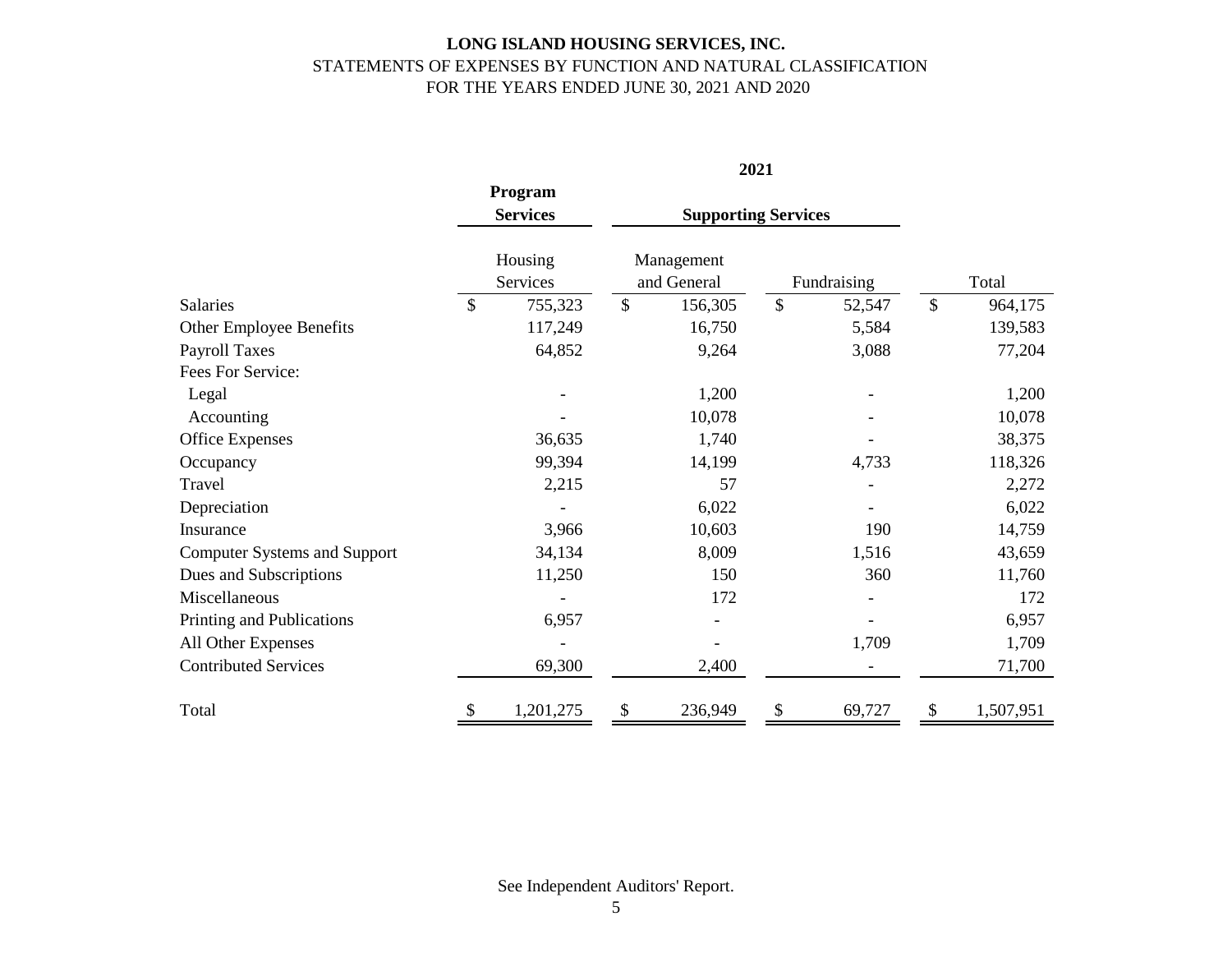## **LONG ISLAND HOUSING SERVICES, INC.** STATEMENTS OF EXPENSES BY FUNCTION AND NATURAL CLASSIFICATION FOR THE YEARS ENDED JUNE 30, 2021 AND 2020

|                                     |                            |                            |                           | 2020 |             |                 |
|-------------------------------------|----------------------------|----------------------------|---------------------------|------|-------------|-----------------|
|                                     | Program<br><b>Services</b> | <b>Supporting Services</b> |                           |      |             |                 |
|                                     | Housing<br>Services        |                            | Management<br>and General |      | Fundraising | Total           |
| <b>Salaries</b>                     | \$<br>510,737              | \$                         | 129,723                   | \$   | 35,874      | \$<br>676,334   |
| Other Employee Benefits             | 71,833                     |                            | 16,553                    |      | 4,356       | 92,742          |
| <b>Payroll Taxes</b>                | 36,111                     |                            | 9,028                     |      | 2,376       | 47,515          |
| Fees For Service:                   |                            |                            |                           |      |             |                 |
| Management                          |                            |                            | 6,184                     |      |             | 6,184           |
| Legal                               |                            |                            | 1,200                     |      |             | 1,200           |
| Accounting                          |                            |                            | 9,760                     |      |             | 9,760           |
| <b>Office Expenses</b>              | 19,040                     |                            | 8,415                     |      | 2,215       | 29,670          |
| Occupancy                           | 52,645                     |                            | 13,161                    |      | 3,463       | 69,269          |
| Travel                              | 11,303                     |                            | 1,325                     |      | 287         | 12,915          |
| Depreciation                        |                            |                            | 2,651                     |      |             | 2,651           |
| Insurance                           | 2,049                      |                            | 9,293                     |      | 140         | 11,482          |
| <b>Computer Systems and Support</b> | 32,244                     |                            | 1,409                     |      | 948         | 34,601          |
| Dues and Subscriptions              | 3,599                      |                            | 5,576                     |      | 355         | 9,530           |
| Miscellaneous                       |                            |                            | 2,434                     |      |             | 2,434           |
| Printing and Publications           | 3,332                      |                            | 283                       |      |             | 3,615           |
| All Other Expenses                  |                            |                            |                           |      | 7,161       | 7,161           |
| <b>Contributed Services</b>         | 77,750                     |                            | 800                       |      |             | 78,550          |
| Total                               | \$<br>820,643              | \$                         | 217,795                   | \$   | 57,175      | \$<br>1,095,613 |

See Independent Auditors' Report.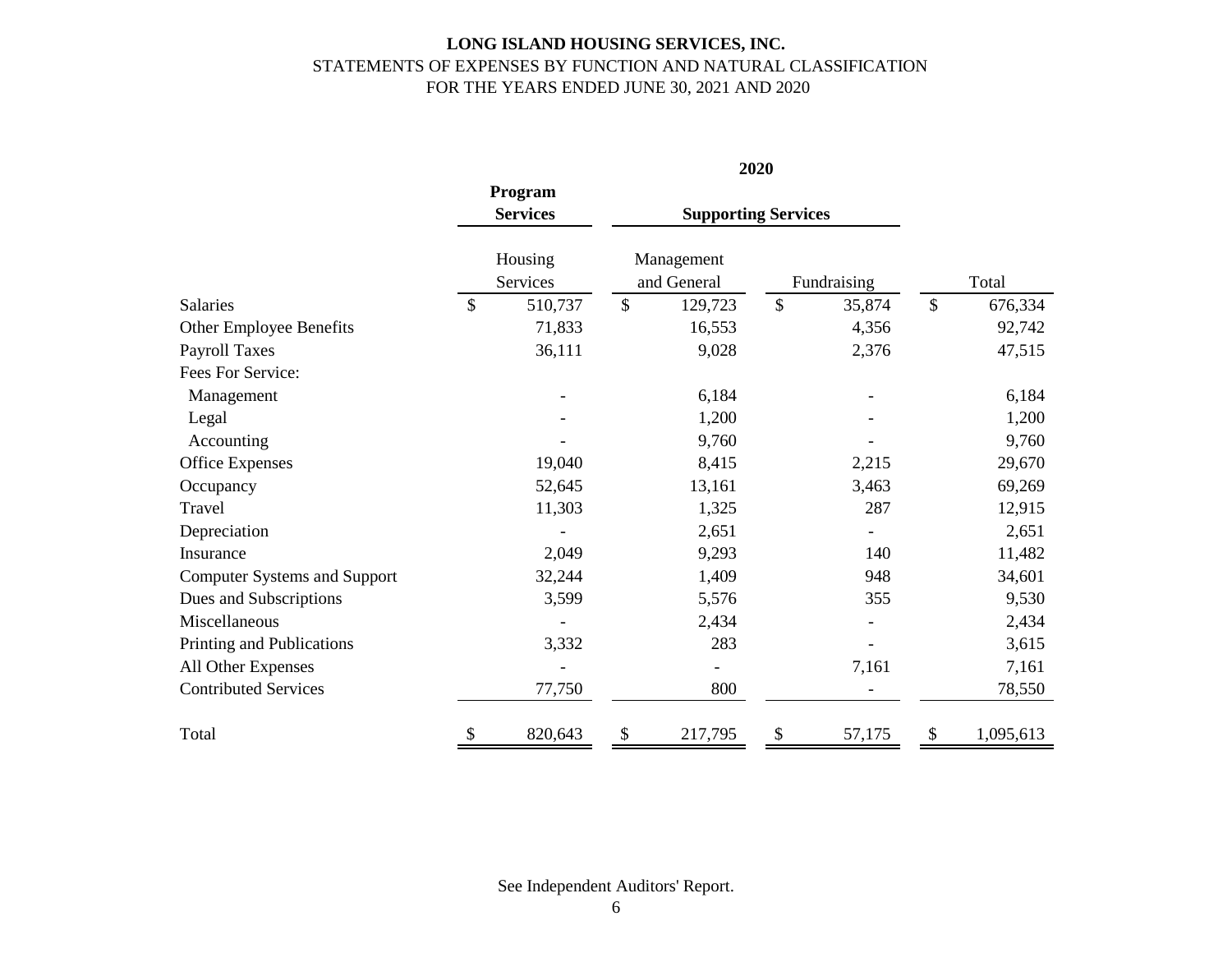## **LONG ISLAND HOUSING SERVICES, INC.** STATEMENTS OF CASH FLOWS FOR THE YEARS ENDED JUNE 30, 2021 AND 2020

|                                               |              | 2021       | 2020            |
|-----------------------------------------------|--------------|------------|-----------------|
| <b>CASH FLOWS FROM OPERATING ACTIVITIES:</b>  |              |            |                 |
| Change in net assets - prior to other changes | $\mathbb{S}$ | (14, 866)  | \$<br>(44, 132) |
| ADJUSTMENTS TO RECONCILE CHANGE IN            |              |            |                 |
| NET ASSETS TO NET CASH (USED IN) PROVIDED BY  |              |            |                 |
| OPERATING ACTIVITIES                          |              |            |                 |
| Depreciation                                  |              | 6,022      | 2,651           |
| Change in:                                    |              |            |                 |
| Grants and contracts receivables              |              | (309, 954) | 71,142          |
| Prepaid expenses                              |              | (2,768)    | (6,596)         |
| Accounts payable and accrued expenses         |              | (4,718)    | 6,680           |
| Accrued payroll and related liabilities       |              | (28, 223)  | 15,229          |
| Accrued compensated absences                  |              | 18,418     | 14,171          |
| Grant and contract advances                   |              | 123,254    | (72, 717)       |
| Deferred Revenue -- PPP Loan                  |              | (96, 769)  | 96,769          |
| NET CASH (USED IN) PROVIDED BY                |              |            |                 |
| OPERATING ACTIVITIES                          |              | (309, 604) | 83,197          |
| <b>CASH FLOWS FROM FINANCING ACTIVITIES:</b>  |              |            |                 |
| PPP loan forgiveness                          |              | 96,769     | 51,431          |
| Purchase of fixed assets                      |              | (18,621)   | (4,202)         |
| NET CASH PROVIDED BY                          |              |            |                 |
| <b>FINANCING ACTIVITIES</b>                   |              | 78,148     | 47,229          |
| Net (decrease) increase in Cash               |              | (231, 456) | 130,426         |
| Cash, beginning of year                       |              | 777,446    | 647,020         |
| Cash, end of year                             | \$           | 545,990    | \$<br>777,446   |

See accompanying notes to Financial Statements.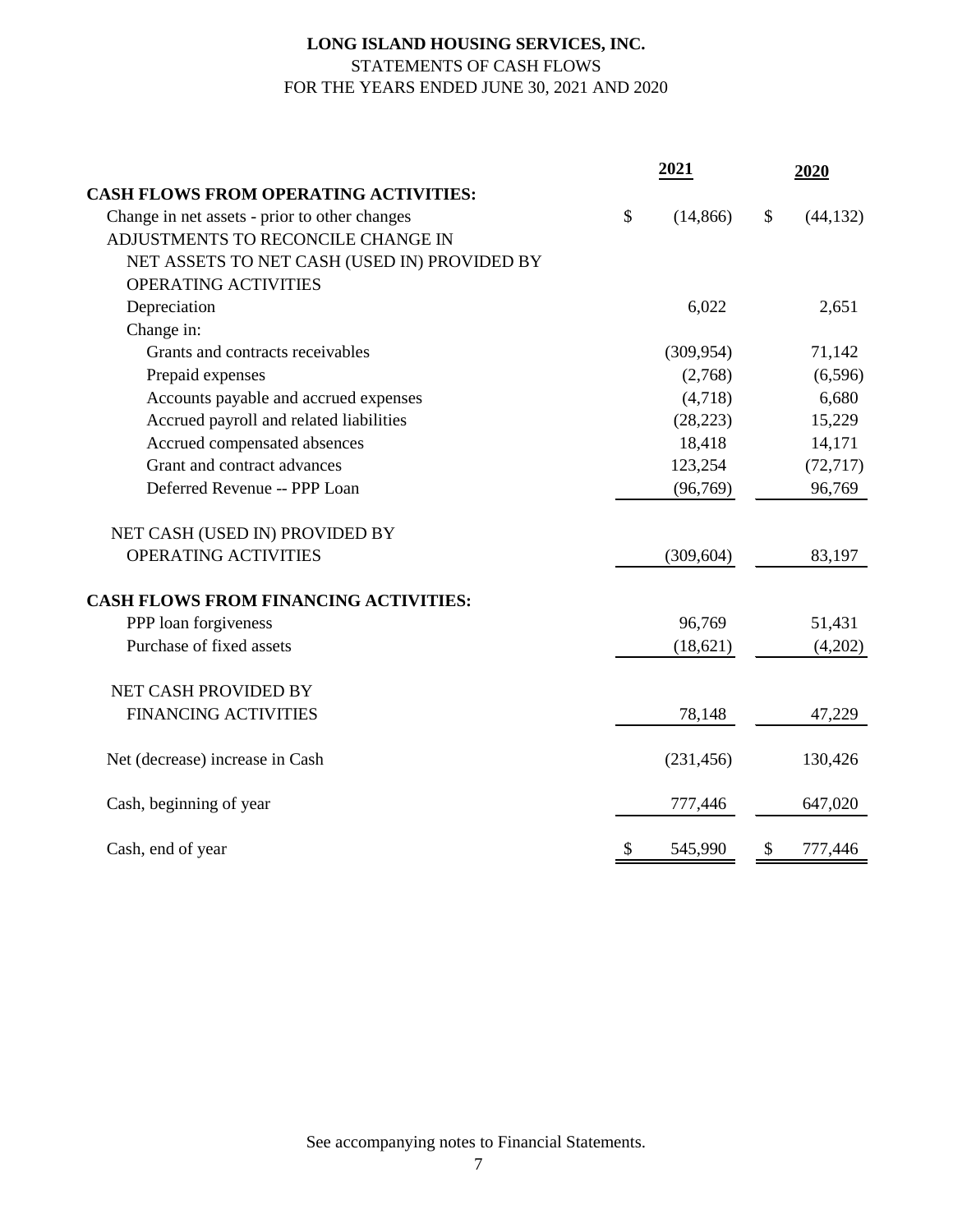#### **NOTE 1: NATURE OF ORGANIZATION**

Long Island Housing Services, Inc. (the Organization) is a private, nonprofit, fair housing counseling and enforcement agency which provides its services throughout Nassau and Suffolk Counties in New York State. The mission of the Organization is the elimination of unlawful housing discrimination and promotion of decent and affordable housing through advocacy and education. The Organization was established in 1969.

In the matter of fair housing, the Organization assists in investigations, informal resolution or complaint filing and facilitates enforcement of fair housing laws through administrative or judicial action. The Organization provides education and advocacy services regarding topics of fair housing and unlawful discrimination, tenants' rights, mortgage issues related to purchase, refinance, delinquency foreclosure prevention and anti-predatory lending. The Organization does not charge fees to the clients it serves.

The Organization was incorporated in 1977 and is exempt from federal income taxes as an organization (not a private foundation) formed for charitable purposes under Section  $501(c)(3)$  of the Internal Revenue Code. Donors may deduct contributions made to the Organization within the requirements of the Code.

#### **NOTE 2: SUMMARY OF SIGNIFICANT ACCOUNTING POLICIES**

The significant accounting policies followed by the Organization are described below:

a. Financial statement presentation:

The classification of a not-for-profit organization's net assets and its support, revenue and expenses is based on the existence or absence of donor-imposed restrictions. It requires that the amounts for each of the classes of net assets be displayed in the Statements of Financial Position and that the amounts of change in each of those classes of net assets be displayed in the Statements of Activities and Changes in Net Assets.

In accordance with the United States of America generally accepted accounting principles (U.S. GAAP), the Organization reports information regarding its financial position and activities according to two classes of net assets: net assets without donor restriction and net assets with donor restriction.

- 1. *Net assets without donor restriction*  net assets available for general use to support operations. The only limits on the use of net assets without donor restriction are broad limits resulting from the nature of the Organization, the environment in which it operates, and the purposes specified in its corporate documents.
- 2. *Net assets with donor restrictions*  net assets subject to donor-imposed restrictions. Some donor-imposed restrictions are temporary in nature, such as those that will be met by the passage of time or programmatic purposes specified by the donor.

#### b. Basis of Presentation

The accompanying financial statements have been prepared on the accrual basis of accounting.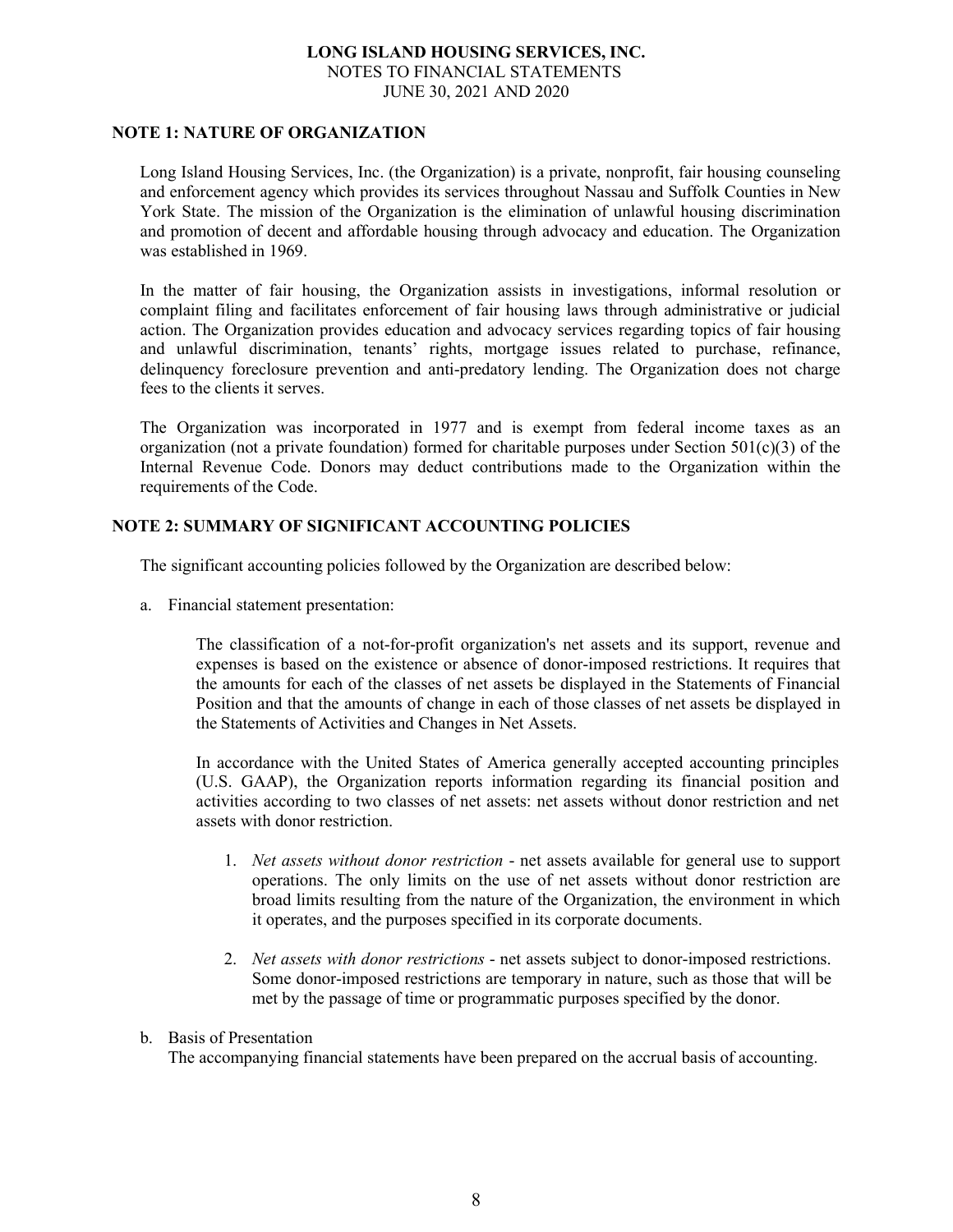## **LONG ISLAND HOUSING SERVICES, INC.** NOTES TO FINANCIAL STATEMENTS

JUNE 30, 2021 AND 2020

### **NOTE 2: SUMMARY OF SIGNIFICANT ACCOUNTING POLICIES (continued)**

c. Cash

Cash is composed of available cash balances maintained in bank deposit accounts which, at times, may exceed federally insured limits. The Organization has not experienced any losses in such accounts. Management believes that the Organization is not exposed to any significant credit risk on cash.

d. Grants and Contracts Receivables

Grants and contracts receivables are comprised of federal, state, county and various other funds expected to be received within the upcoming year. Based on payment history and subsequent receipts, management believes that no allowance for uncollectible amounts is necessary.

e. Fixed Assets

The Organization capitalized all property and equipment expenditures with a cost of \$1,000 or more and having estimated useful lives of more than one year. Fixed assets are capitalized at cost. Depreciation is recorded on a straight-line basis over the estimated useful lives of the assets as follows:

| Equipment              | 5 years  |
|------------------------|----------|
| Furniture and fixtures | 12 years |

Additions and betterments are capitalized, whereas costs of maintenance and repairs are charged to expenses as incurred.

f. Revenue and Expense Recognition

The Organization's revenue consists of grants, contributions and settlement income. Settlement income may only be kept by the Organization with the written permission of the government, and such funds must be used to further fair housing and fair housing activities. Federal, State, and local government revenues are deemed to be earned and are reported as support to the extent that expenses have been incurred for the purpose specified by the grantor during the period. To the extent the grant allows, the excess of grant expenses over receipts is reported as grants and contracts receivables, while the excess of grant receipts over expenses is reported as grant and contract advances.

g. Statement of Expenses by Function and Natural Classification

The costs of providing the program and other activities of the Organization have been summarized on a functional basis in the Statement of Expenses by Function and Natural Classification, which include all expenses incurred for the year. Accordingly, certain costs have been allocated among the program and supporting services benefited. Such allocations are determined by management in accordance with an equitable basis.

h. Uncertainty in Income Taxes

The Organization does not believe there are any material uncertain tax positions and, accordingly, it has not recognized any liability for uncertain tax benefits. For the year ended June 30, 2021, there were no interest or penalties recorded or included in the financial statements. Information returns filed for tax years ended on or after June 30, 2018, are subject to examination by federal and state authorities.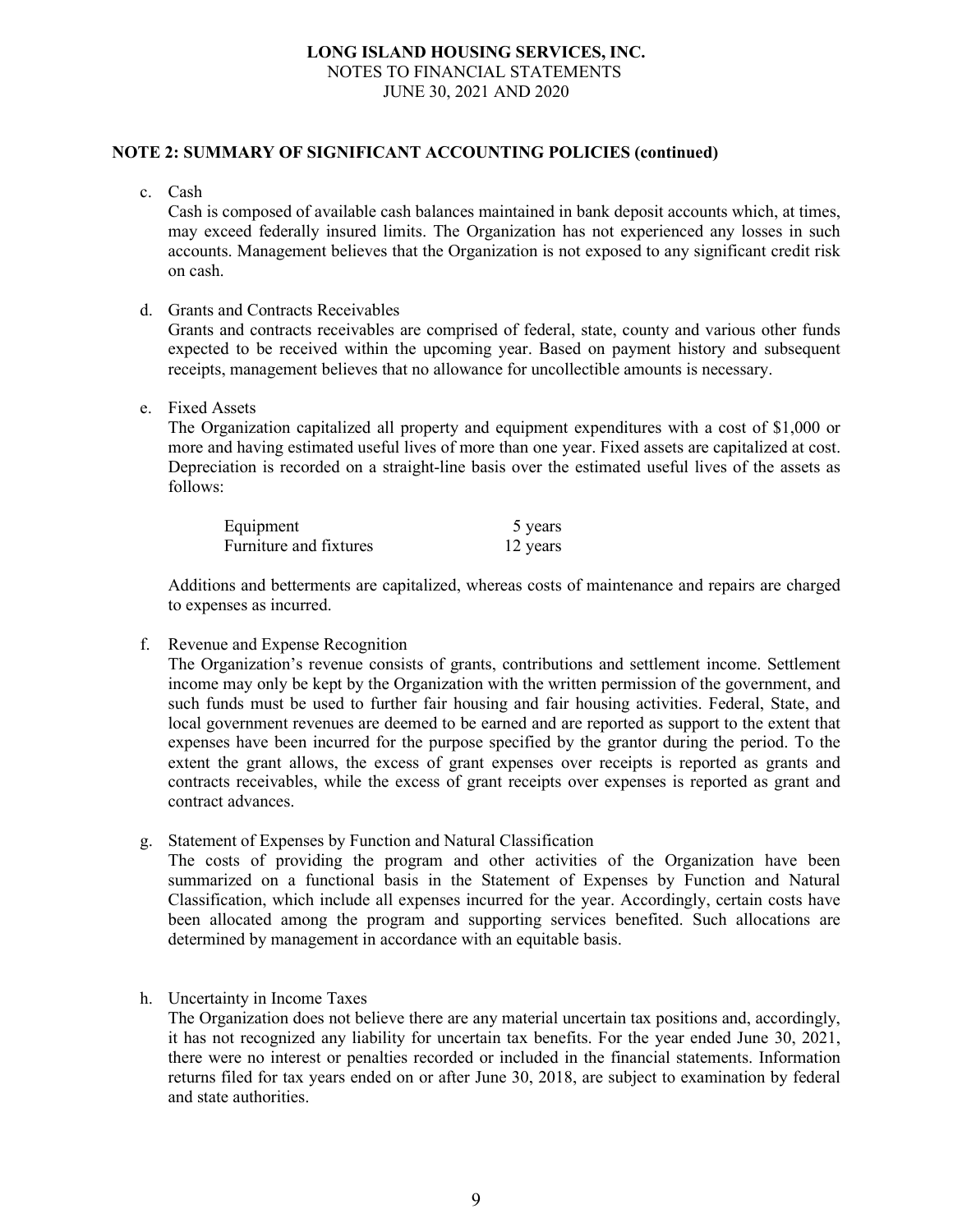#### **NOTE 2: SUMMARY OF SIGNIFICANT ACCOUNTING POLICIES (continued)**

i. Use of Estimates

The preparation of financial statements in conformity with U.S. GAAP requires management to make estimates and assumptions that affect the reported amounts of assets and liabilities and disclosures of contingent assets and liabilities at the date of the financial statements and the reported amounts of revenues and expenses during the reported period. Actual results may differ from those estimates.

j. Accounting Pronouncements

Recent Accounting Pronouncements

The Financial Accounting Standards Board ("FASB") has issued certain accounting standard updates effective June 30, 2021. These standards have had no such impact on the Organization's financial statements.

#### New Accounting Pronouncements Not Yet Effective

The Financial Accounting Standards Board (FASB) has issued certain accounting standards updates as of June 30, 2021 that will become effective in subsequent periods. Management believes that none of the updates would have significantly affected the Organization's financial accounting measures or disclosures had they been in effect during the fiscal year ended June 30, 2021 and does not believe that any of those pronouncements will have a significant impact on the Organization's financial statements at the time that they become effective.

#### **NOTE 3: LEASE AGREEMENTS**

- a. On May 31, 2019 the Organization entered into a three-year rider to its original lease dated August 11, 2006 (Original Lease). The rider is for the three-year period from June 1, 2019 through May 31, 2022. Monthly rent is \$5,572 per month (after-tax) with a 3.75% annual increase. Monthly rent expense of \$5,572 includes electricity, HVAC, cleaning and real estate taxes.
- b. On May 29, 2020, the Organization entered into an additional rider to its Original Lease to rent an extension of space. This rider is for the 23-month period from July 1, 2020 through May 31, 2022 (ending same time as other lease rider). Monthly rent for the extended space is \$3,440 per month (after-tax) with no annual increase. Monthly rent expense of \$3,440 (after-tax) includes electricity, HVAC, cleaning and real estate taxes.

The Organization's future minimum rent payments are as follows:

| For the Year Ended:                 |         |
|-------------------------------------|---------|
| June 30, 2022 (lease ends May 31st) | 101,343 |

#### **NOTE 4: FAIR VALUE INVESTMENTS**

FASB ASC 820 *Fair Value Measurements* (FASB ASC 820) establishes a fair value hierarchy that prioritizes the inputs to valuation techniques used to measure fair value. The hierarchy gives the highest priority to unadjusted quoted prices in active markets for identical assets or liabilities (Level 1 measurements) and the lowest priority to unobservable inputs (Level 3 measurements). The three levels of the fair value hierarchy under FASB ASC 820 are as follows: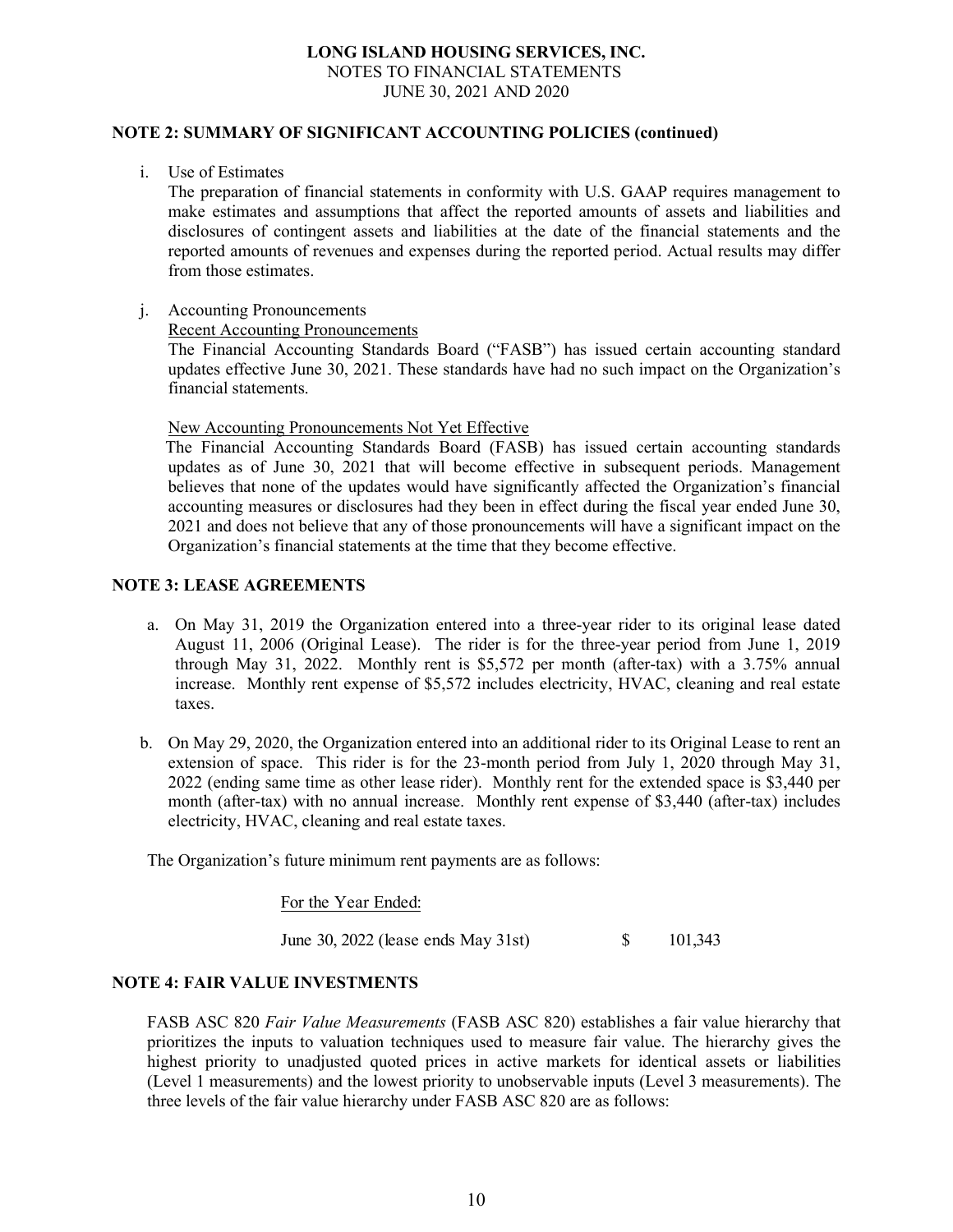#### **NOTE 4: FAIR VALUE INVESTMENTS (continued)**

- Level 1 Inputs that reflect unadjusted quoted prices in active markets for identical assets or liabilities that the Organization has the ability to access at the measurement date;
- Level 2 Inputs other than quoted prices that are observable for the asset or liability either directly or indirectly, including inputs in markets that are not considered to be active; Level 3 Inputs that are unobservable.

Inputs are used in applying the various valuation techniques and broadly refer to the assumptions that market participants use to make valuation decisions, including assumptions about risk. Inputs may include price information, volatility statistics, specific and broad credit data, liquidity statistics, and other factors. A financial instrument's level within the fair value hierarchy is based on the lowest level of any input that is significant to the fair value measurement. However, the determination of what constitutes "observable" requires significant judgment by the Organization.

The Organization considers observable data is market data which is readily available, regularly distributed or updated, reliable and verifiable, not proprietary, and provided by independent sources actively involved in the relevant market. The categorization of financial instruments in the hierarchy is based on the pricing transparency of that instrument and does not necessarily correspond to the Organization's perceived risk of that instrument. The preceding may produce a fair value calculation that may not be indicative of net realizable value or reflective of future fair values. Furthermore, although the Organization believes its valuation is appropriate and consistent with market participants, the use of different methodologies or assumptions to determine fair value of certain financial instruments could result in a different fair value measurement at the reporting date. As of June 30, 2021, and 2020, the Organization did not have any investments besides cash.

#### **NOTE 5: ACCRUED COMPENSATED ABSENCES**

The Organization provides to employees paid time for vacation, sick and personal days, depending on job classification, length of service, and other factors. Employees may carry over a balance of vacation days from one year to the next depending on the number of years of employment as follows: after the 1st and 2nd year of employment 10 days, after the 3rd, 4th and 5th year of employment 15 days and after the 6th year and thereafter of employment 20 days. Full-time employees with six months of continuous experience will be entitled to receive the unused vacation pay upon termination or voluntary resignation. Employees can accumulate up to 168 hours of sick leave. Sick days beyond 168 are forfeited. Unused sick time will not be compensated upon separation of employment. Unused personal days are converted to sick days on the employee's anniversary.

#### **NOTE 6: DEFINED CONTRIBUTION RETIREMENT PLAN 403(b)**

The Organization offers its full-time employees who have completed one full year of service an employer contribution to a 403(b) account equivalent to 1% of their annualized, base salary. At each anniversary, the Organization will make such an annual contribution. This benefit is subject to availability of funds and revision or termination at the discretion of the Organization.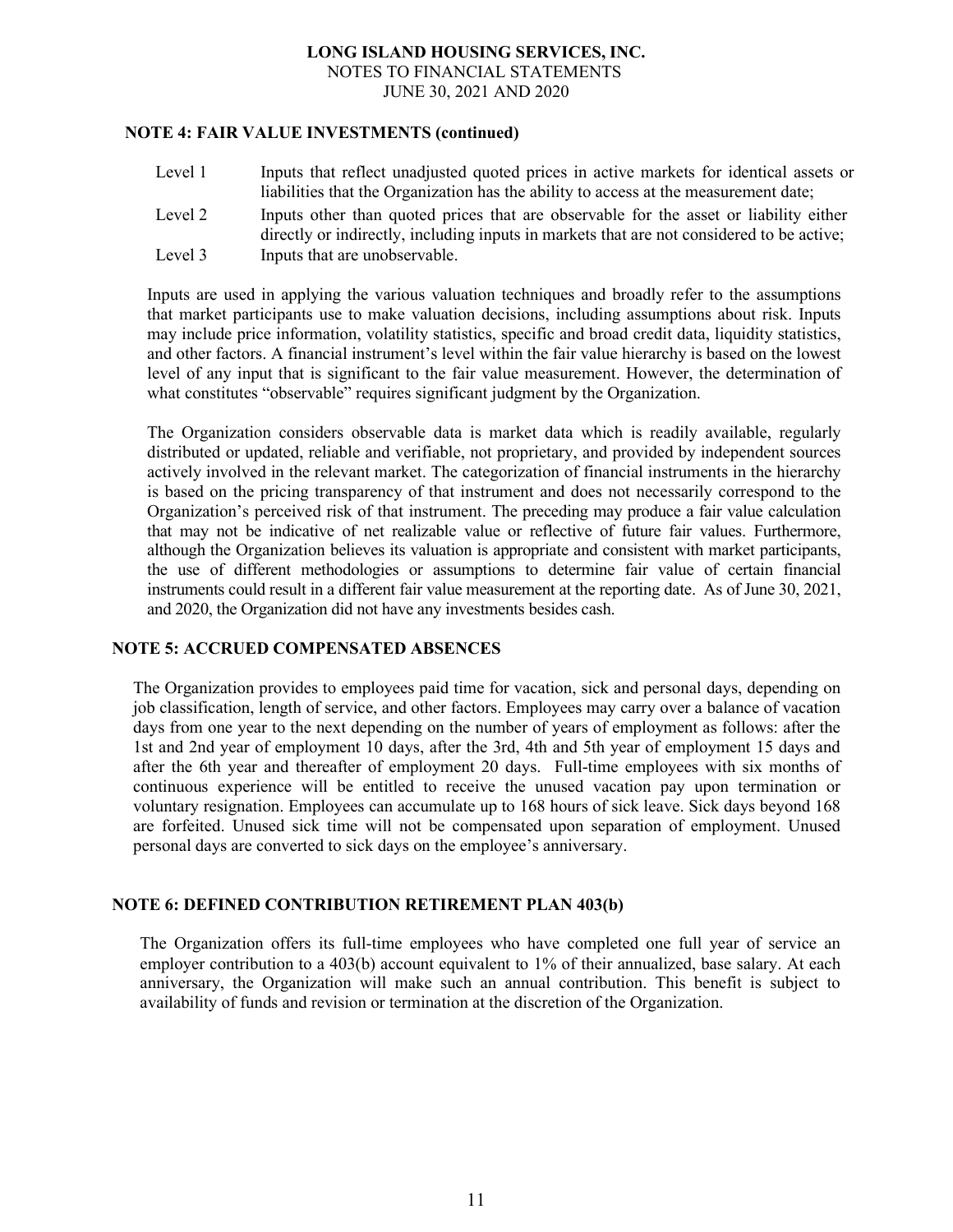## **LONG ISLAND HOUSING SERVICES, INC.**

NOTES TO FINANCIAL STATEMENTS

JUNE 30, 2021 AND 2020

#### **NOTE 7: GRANTS AND CONTRACTS RECEIVABLES**

Grants and contracts receivables as of June 30, 2021 and 2020 are comprised of the following:

|                                                         | <b>June 30,</b><br>2021 | June 30,<br>2020 |
|---------------------------------------------------------|-------------------------|------------------|
| U.S. Department of Housing and Urban Development (HUD): |                         |                  |
| <b>Private Enforcement Initiative</b>                   | \$175,000               | 25,000<br>S      |
| Education and Enforcement Initiative (EOI)              |                         | 25,000           |
| Housing Counseling Assistance Program                   | 58,328                  | 30,672           |
| <b>Community Development Block Grants</b>               | 200,040                 | 187,227          |
| Enterprise                                              | 172,039                 | 29,459           |
| United Way                                              | 345                     | 1,262            |
| Other                                                   | 2,889                   | 66.00            |
|                                                         | \$608,641               | \$298,686        |

#### **NOTE 8: FIXED ASSETS**

Fixed assets as of June 30, 2021 and 2020 are comprised of the following:

|                                     | <b>June 30,</b><br>2021 | <b>June 30,</b><br>2020 |
|-------------------------------------|-------------------------|-------------------------|
| Equipment<br>Furniture and fixtures | 85,504<br>S<br>42,798   | 84,279<br>25,402        |
| Less: accumulated depreciation      | 128,302<br>(107, 531)   | 109,681<br>(101, 509)   |
|                                     | 20,771                  | S<br>8,172              |

Depreciation expense for the year ended June 30, 2021 and 2020 is \$6,022 and \$2,651 respectively.

#### **NOTE 9: CONTRIBUTED SERVICES**

The Organization recognizes contributed services revenue when either the service (a) creates or enhances a long-lived asset or (b) requires specialized skills, that are provided by individuals possessing those skills and would typically need to be purchased if not provided by contribution. The amounts reflected in the accompanying financial statements as contributed services revenue is offset by like amounts included in the appropriate expenses. The Organization received \$71,700 and \$78,550 of contributed professional services for the years ended June 30, 2021 and 2020, respectively. Many volunteers have donated significant amounts of their time in the Organization's programs and administration. However, since these services do not meet the criteria for recognition, they are not reflected in the accompanying financial statements.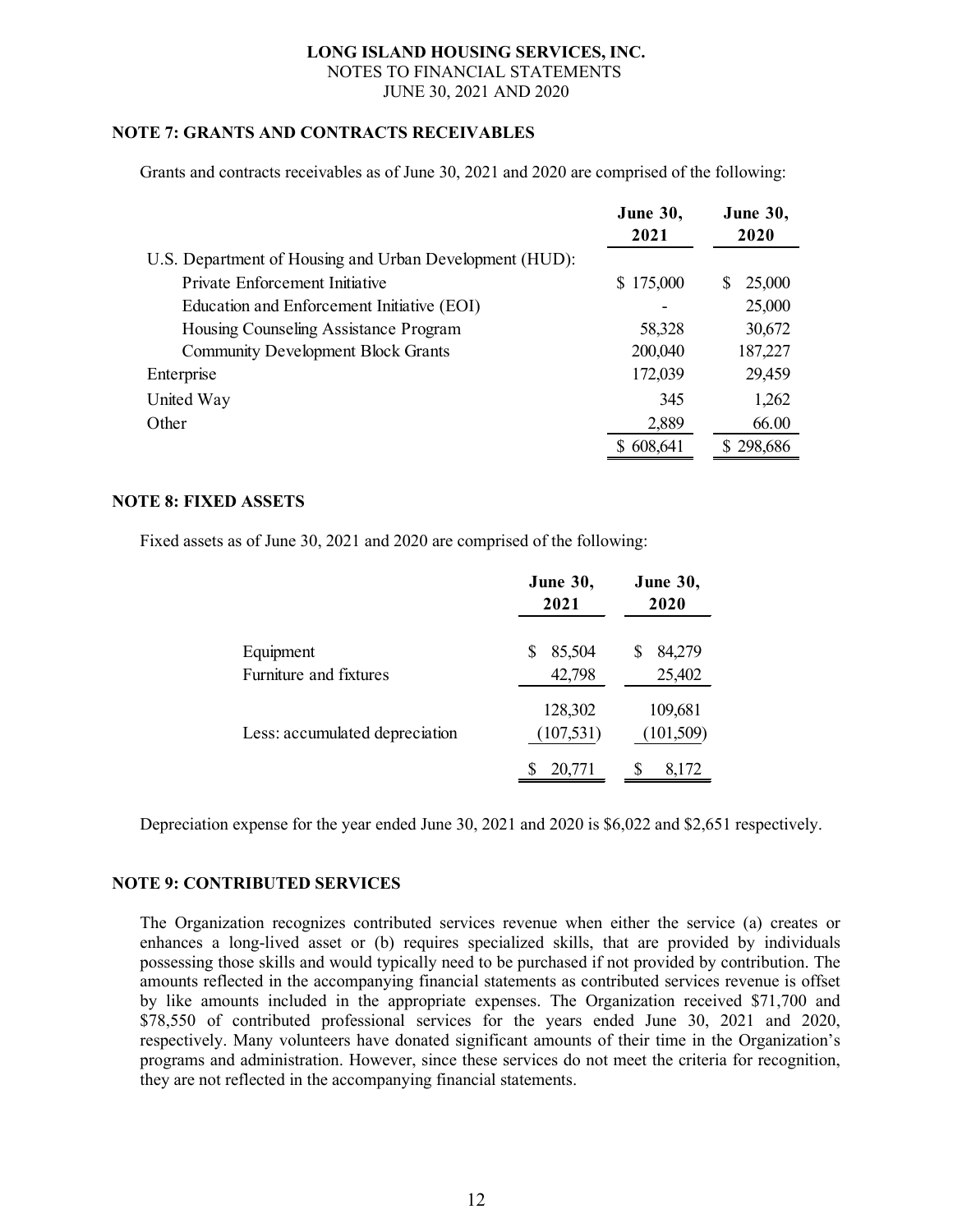#### **NOTE 10: COMMITMENTS AND CONTINGENCIES**

- a. The Organization receives a substantial portion of its funding from contracts and grants which are subject to audit by government agencies (Agencies). Such audits may result in disallowances and a request for a return of funds. There are no open audits from the Agencies and the Organization is not aware of any disallowances that may result in a request for a return of funds.
- b. Included in Government and Grant revenue is a multi-year grant with the Homeowner Protection Program (HOPP grant) which was renewed on July 16, 2020 and expired on July 15, 2021. The agreement was then extended through August 2023. HOPP grant revenue for the year ended June 30, 2021 totaled approximately \$370,000, which represents approximately 26% of the Organization's total revenue.

### **NOTE 11: LIQUIDITY AND AVAILABILITY OF RESOURCES**

The Organization's financial assets available to meet cash needs for general expenditures within one year of the Statement of Financial Position date are as follows:

|                                  | June 30, 2021 |
|----------------------------------|---------------|
| Cash and cash equivalents        | 545,990       |
| Grants and contracts receivables | 608,640       |
|                                  | 1,154,630     |

#### **NOTE 12: PAYROLL PROTECTION PROGRAM**

On April 15, 2020, the Organization received loan proceeds of \$148,200 under the Paycheck Protection Program (PPP). The PPP, established as part of the Coronavirus Aid, Relief and Economic Security Act (CARES Act), provides for loans to qualifying businesses for amounts up to 2.5 times of the average monthly payroll expenses of the qualifying business. The loans and accrued interest are forgivable after twenty-four weeks as long as the borrower uses the loan proceeds for eligible purposes, including payroll, benefits, rent and utilities, and maintains its payroll levels. The amount of loan forgiveness will be reduced if the borrower terminates employees or reduces salaries during the twentyfour-week period. As of June 30, 2021, the Organization has been notified by the Small Business Administration that the entire PPP loan of \$148,200 has been forgiven.

#### **NOTE 13: COVID-19 IMPACT**

The COVID-19 outbreak in the United States has caused business disruption though mandated and voluntary closings. The COVID-19 outbreak is also disrupting supply chains and affecting the production of sales across a range of industries. While the disruption is currently expected to be temporary, there is considerable uncertainty around the duration of the closings. Therefore, the Organization expects this matter to negatively impact its operating results. The extent of the impact of the COVID-19 on the Organization's operational and financial performance will depend on certain developments, including the duration and spread of the outbreak, and the impact on the Organization's members and vendors all of which are uncertain and cannot be predicted. At this point, the extent to which COVID-19 may impact the financial condition of the Organization or results of operations is uncertain.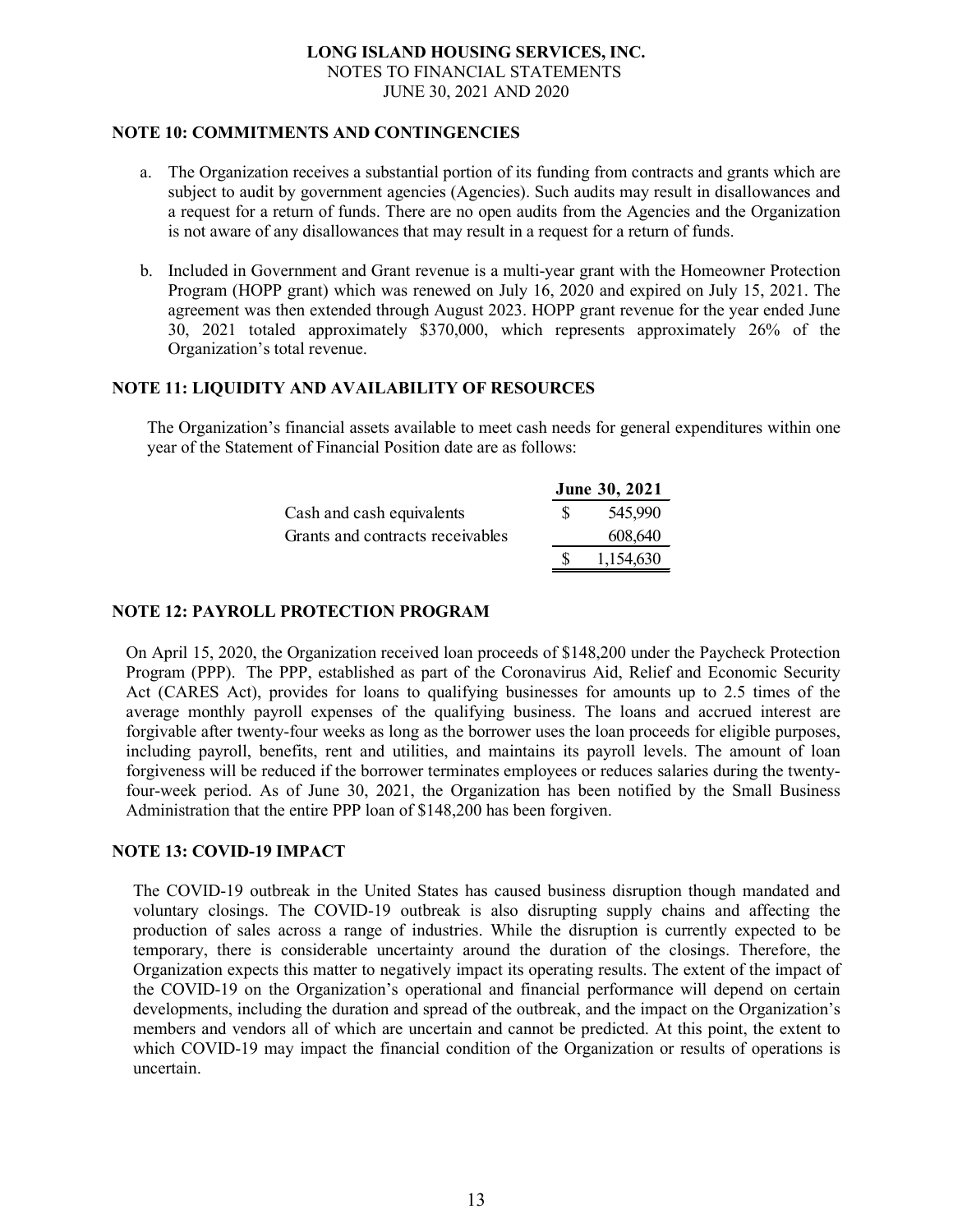#### **NOTE 14: SUBSEQUENT EVENTS**

Management of the Organization has evaluated the impact of all subsequent events for the Organization as of December 9, 2021, the date the financial statements are available to be issued. Management has determined that there are no material subsequent events that would require disclosure in or adjustments to the Organization's financial statements.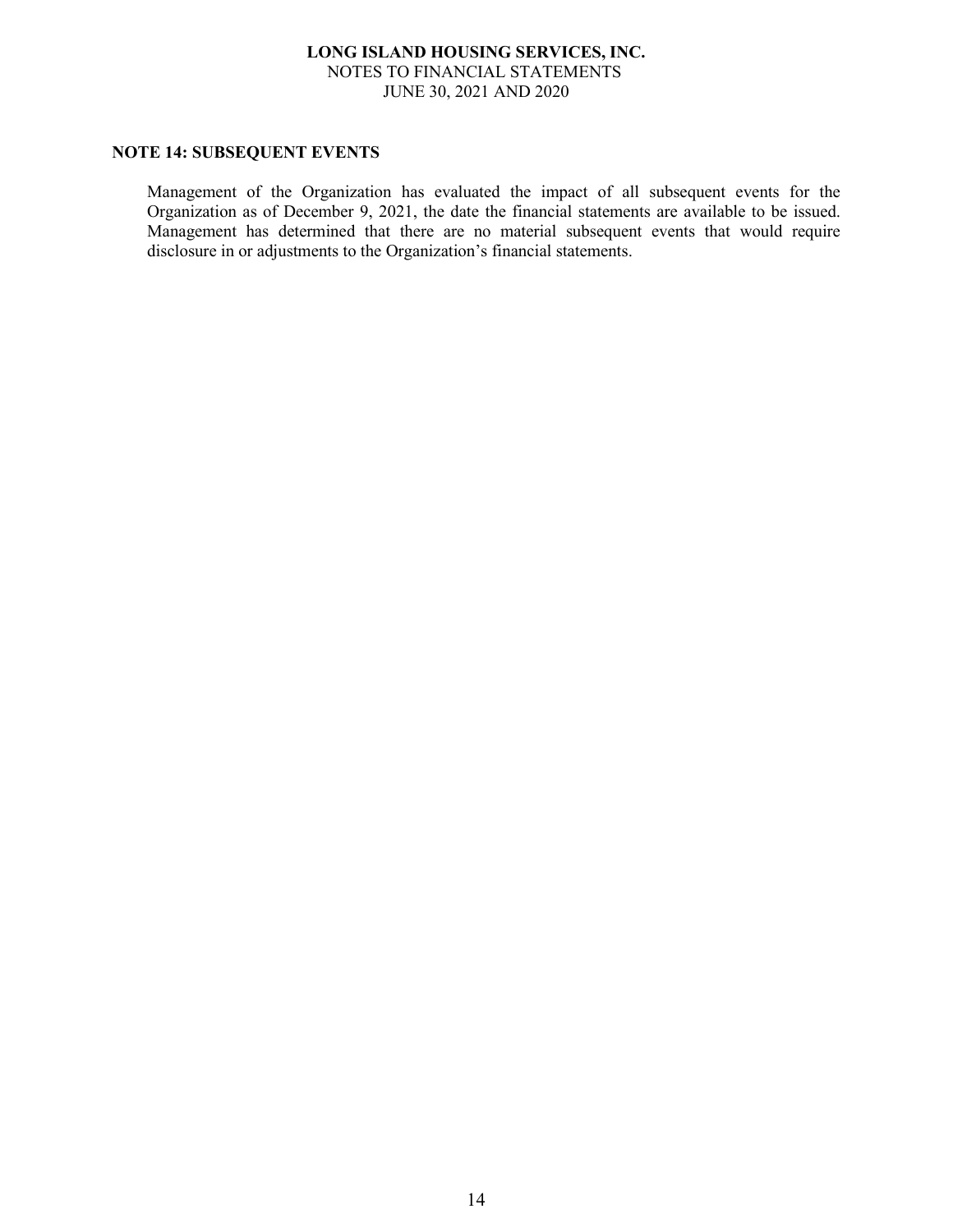## **LONG ISLAND HOUSING SERVICES, INC.** SUPPLEMENTAL SCHEDULES OF EXPENDITURES OF FEDERAL AWARDS FOR THE YEARS ENDED JUNE 30, 2021 AND 2020

**2021**

|                                                                   | <b>FEDERAL</b>               |                                       |
|-------------------------------------------------------------------|------------------------------|---------------------------------------|
| FEDERAL GRANTOR/PASS-THROUGH GRANTOR/<br><b>PROGRAM TITLE</b>     | <b>CFDA</b><br><b>NUMBER</b> | <b>FEDERAL</b><br><b>EXPENDITURES</b> |
|                                                                   |                              |                                       |
| U.S. DEPARTMENT OF HOUSING AND URBAN DEVELOPMENT:                 |                              |                                       |
| Direct Programs:                                                  |                              |                                       |
| <b>Education and Enforcement Initiative</b>                       | 14.416                       | $\mathcal{S}$                         |
| Private Enforcement Initiative                                    | 14.418                       | 300,000                               |
| Passed-through Programs From:                                     |                              |                                       |
| State of New York Mortgage Agency                                 | 14.169                       | 108,030                               |
| New York State Housing Finance Agency:                            |                              |                                       |
| Housing Counseling Assistance Program                             |                              |                                       |
| County of Nassau Office of Housing and Intergovernmental Affairs: | 14.218                       | 112,798                               |
| <b>Community Development Block</b>                                |                              |                                       |
| <b>Grants/Entitlement Grants</b>                                  |                              |                                       |
| Town of Islip Community Development Agency:                       | 14.218                       | 27,498                                |
| <b>Community Development Block</b>                                |                              |                                       |
| <b>Grants /Entitlement Grants</b>                                 |                              |                                       |
| County of Suffolk Office of Community Development Agency:         | 14.218                       | 30,000                                |
| <b>Community Development Block</b>                                |                              |                                       |
| <b>Grants/Entitlement Grants</b>                                  |                              |                                       |
| Town of Huntington Community Development Agency:                  | 14.218                       | 9,843                                 |
| <b>Community Development Block</b>                                |                              |                                       |
| <b>Grants/Entitlement Grants</b>                                  |                              |                                       |
| Town of Babylon Community Development Agency:                     | 14.218                       | 13,000                                |
| <b>Community Development Block</b>                                |                              |                                       |
| <b>Grants/Entitlement Grants</b>                                  |                              |                                       |
| Town of Brookhaven Community Development Agency:                  | 14.218                       | 23,329                                |
| <b>Community Development Block</b>                                |                              |                                       |
| <b>Grants/Entitlement Grants</b>                                  |                              |                                       |
|                                                                   |                              |                                       |
| <b>NEIGHBORWORKS AMERICA</b>                                      |                              |                                       |
| State of New York Mortgage Agency                                 | 21.000                       |                                       |
| New York State Housing Finance Agency:                            |                              |                                       |
| National Foreclosure Mitigation Counseling                        |                              |                                       |
| <b>Total Expenditures of Federal Awards</b>                       |                              | 624,498                               |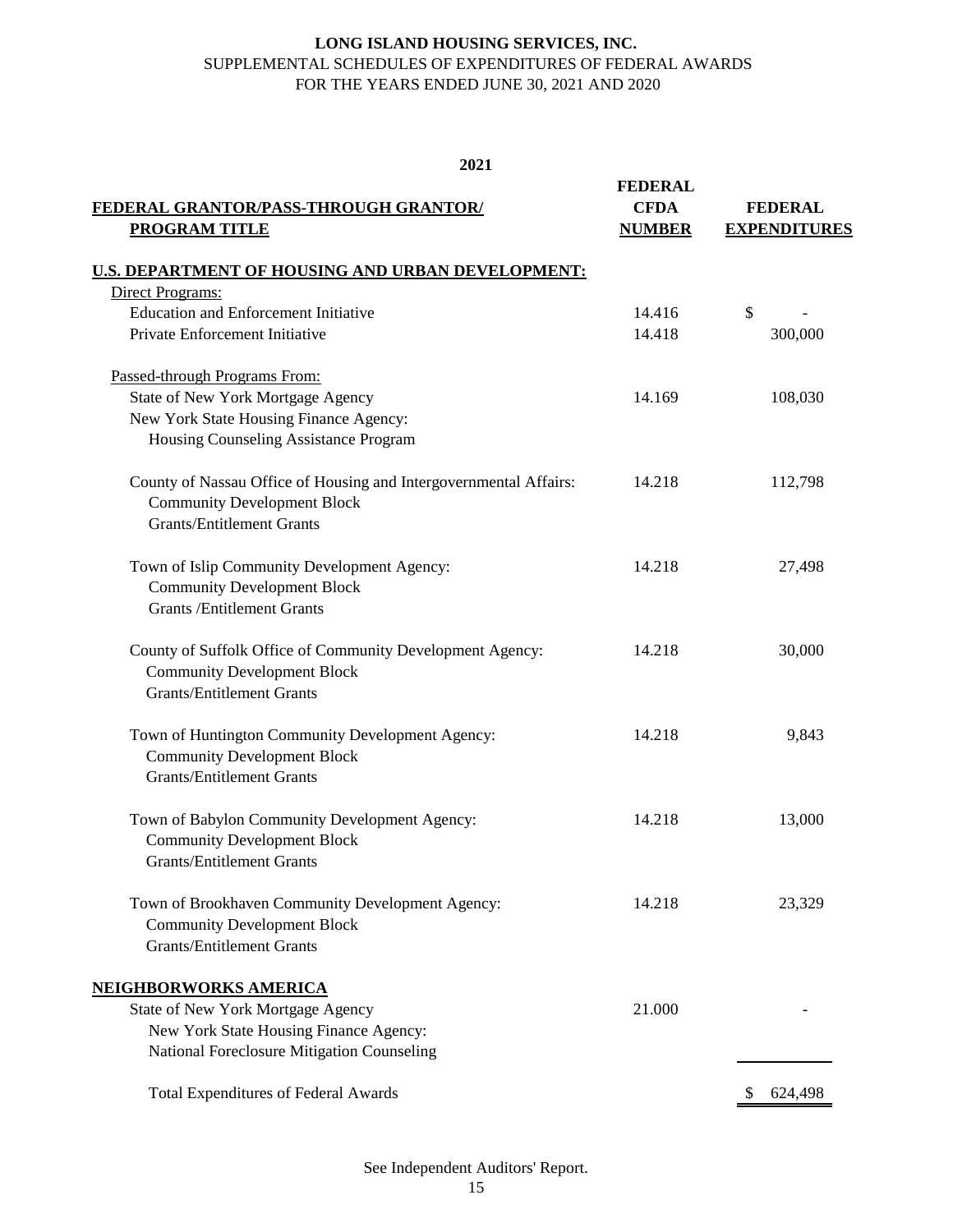## **LONG ISLAND HOUSING SERVICES, INC.** SUPPLEMENTAL SCHEDULES OF EXPENDITURES OF FEDERAL AWARDS FOR THE YEARS ENDED JUNE 30, 2021 AND 2020

**2020**

| FEDERAL GRANTOR/PASS-THROUGH GRANTOR/<br><b>PROGRAM TITLE</b>     | <b>CFDA</b><br><b>NUMBER</b> | <b>FEDERAL</b><br><b>EXPENDITURES</b> |
|-------------------------------------------------------------------|------------------------------|---------------------------------------|
|                                                                   |                              |                                       |
|                                                                   |                              |                                       |
| U.S. DEPARTMENT OF HOUSING AND URBAN DEVELOPMENT:                 |                              |                                       |
| Direct Programs:                                                  |                              |                                       |
| <b>Education and Enforcement Initiative</b>                       | 14.416                       | \$<br>64,280                          |
| Private Enforcement Initiative                                    | 14.418                       | 196,755                               |
| Passed-through Programs From:                                     |                              |                                       |
| State of New York Mortgage Agency                                 | 14.169                       | 63,851                                |
| New York State Housing Finance Agency:                            |                              |                                       |
| Housing Counseling Assistance Program                             |                              |                                       |
| County of Nassau Office of Housing and Intergovernmental Affairs: | 14.218                       | 122,886                               |
| <b>Community Development Block</b>                                |                              |                                       |
| <b>Grants/Entitlement Grants</b>                                  |                              |                                       |
| Town of Islip Community Development Agency:                       | 14.218                       | 25,000                                |
| <b>Community Development Block</b>                                |                              |                                       |
| <b>Grants /Entitlement Grants</b>                                 |                              |                                       |
| County of Suffolk Office of Community Development Agency:         | 14.218                       |                                       |
| <b>Community Development Block</b>                                |                              |                                       |
| <b>Grants/Entitlement Grants</b>                                  |                              |                                       |
| Town of Huntington Community Development Agency:                  | 14.218                       | 9,292                                 |
| <b>Community Development Block</b>                                |                              |                                       |
| <b>Grants/Entitlement Grants</b>                                  |                              |                                       |
| Town of Babylon Community Development Agency:                     | 14.218                       | 10,000                                |
| <b>Community Development Block</b>                                |                              |                                       |
| <b>Grants/Entitlement Grants</b>                                  |                              |                                       |
| Town of Brookhaven Community Development Agency:                  | 14.218                       | 23,314                                |
| <b>Community Development Block</b>                                |                              |                                       |
| <b>Grants/Entitlement Grants</b>                                  |                              |                                       |
| <b>NEIGHBORWORKS AMERICA</b>                                      |                              |                                       |
| State of New York Mortgage Agency                                 | 21.000                       |                                       |
| New York State Housing Finance Agency:                            |                              |                                       |
| National Foreclosure Mitigation Counseling                        |                              |                                       |
| <b>Total Expenditures of Federal Awards</b>                       |                              | 515,378                               |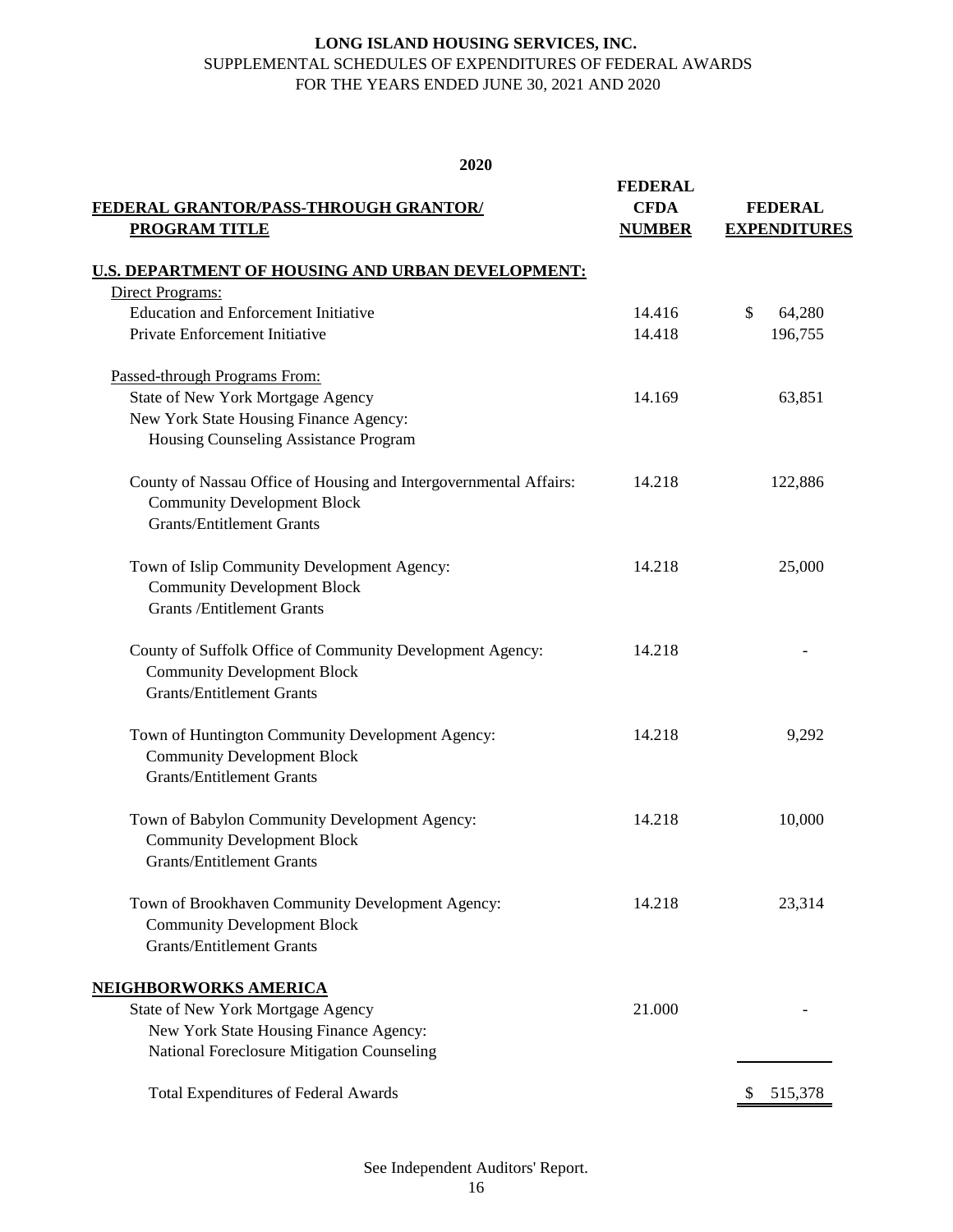

**Jones, Little & Co., CPA's, LLP** Lori LaPonte, CPA

Thomas Jones, CPA Roy Little, CPA Kathleen Galway, CPA www.jonesandlittle.com

#### **INDEPENDENT AUDITORS' REPORT ON INTERNAL CONTROL OVER FINANCIAL REPORTING AND ON COMPLIANCE AND OTHER MATTERS BASED ON AN AUDIT OF FINANCIAL STATEMENTS PERFORMED IN ACCORDANCE WITH** *GOVERNMENT AUDITING STANDARDS*

To the Board of Directors of Long Island Housing Services, Inc. Bohemia, New York

We have audited, in accordance with auditing standards generally accepted in the United States of America and the standards applicable to financial audits contained in *Government Auditing Standards* issued by the Comptroller General of the United States, the financial statements of Long Island Housing Services, Inc. (the Organization), which comprise the statement of financial position as of June 30, 2021, and the related statements of activities and changes in net assets, expenses by function and natural classification and cash flows for the year then ended, and the related notes to the financial statements, and have issued our report thereon dated December 9, 2021.

#### **Internal Control Over Financial Reporting**

In planning and performing our audit of the financial statements, we considered the Organization's internal control over financial reporting (internal control) to determine the audit procedures that are appropriate in the circumstances for the purpose of expressing our opinion on the financial statements, but not for the purpose of expressing an opinion on the effectiveness of the Organization's internal control. Accordingly, we do not express an opinion on the effectiveness of the Organization's internal control.

A *deficiency in internal control* exists when the design or operation of a control does not allow management or employees, in the normal course of performing their assigned functions, to prevent, or detect and correct, misstatements on a timely basis. A *material weakness* is a deficiency, or a combination of deficiencies, in internal control such that there is a reasonable possibility that a material misstatement of the entity's financial statements will not be prevented, or detected and corrected on a timely basis. A *significant deficiency* is a deficiency, or a combination of deficiencies in internal control that is less severe than a material weakness, yet important enough to merit attention by those charged with governance.

Our consideration of internal control was for the limited purpose described in the first paragraph of this section and was not designed to identify all deficiencies in internal control that might be material weaknesses or significant deficiencies. Given these limitations, during our audit we did not identify any deficiencies in internal control that we consider to be material weaknesses. However, material weaknesses may exist that have not been identified.

17

86 West Main Street, Suite 2 5225 Nesconset Highway, Suite 50 186 W. Montauk Highway, Suite D3 East Islip, NY 11730-2323 Port Jefferson Station, NY 11776-2060 Hampton Bays, NY 11946-2347 (631)277-8500 ~ Fax (631)277-8502 (631)473-9500 ~ Fax (631)473-1259 (631)728-4020 ~ Fax (631)728-4649